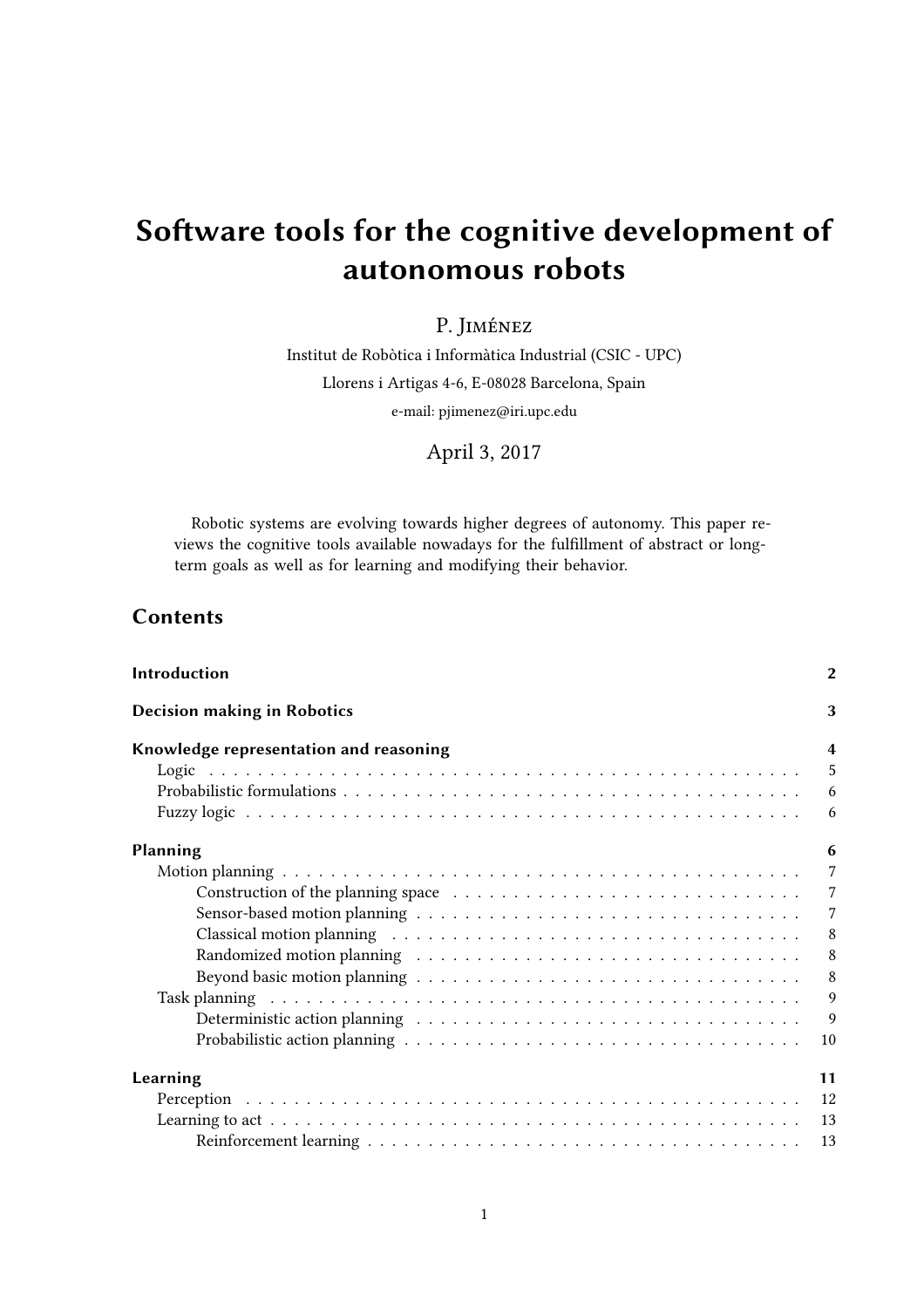#### Conclusions 17

#### Bibliography 19

# Introduction

Machines are powered artifacts intended at performing a given action. They can be viewed as more or less sophisticated tools, designed for executing specific work. Among all the machines developed by human mind, robots deserve a special place. The standard definition (ISO 8373) of an industrial robot stresses the following key aspects of its unique nature:

- Automatic control: robots deploy their activity without intervention of a human.
- Multifunctionality: robots are not constrained to perform a single, specialized action, but the same robot arm can execute as different tasks as manipulation, painting, welding, or inspection, with a simple (possibly automated) tool change.
- Reprogrammability: the trajectories and tasks developed by the robot can be easily modified by software, i.e., rewriting and/or executing a different program, without the need of readjusting the hardware.
- Continuous workspace: the robot can position itself in any point within its reach and follow arbitrary trajectories.

These features distinguish industrial robots from conventional machines. However, the degree of autonomy of such robots is heavily restricted by their environment: they are only able to deal with f incidences within a quite constrained and structured world. They are certainly able to adjust their trajectories to the actual position and orientation of arriving workpieces, or to react to failures like the absence of a piece supposed to be there or to observed defects. They can even respond to certain non-trivial sensory input like computer vision, e.g. for classification or failure detection. But to cope with the contingencies of the unstructured world outside controlled environments, some more steps have to be taken. First, sensory input becomes now an unavoidable must. The world is continuously changing, and agents like robots need to have an updated picture of the world's state in order to be able perform meaningful actions. Basic home robots like vacuum cleaners rely on very simple bug-like sensor systems based on infrared range measuring and contact detection. This suffices for the duties they are endowed with. The environment is now not as structured as in the case of industrial robots, but it has still well-defined features: a home vacuumcleaner robot is not expected to be deployed on the streets, and a lawn-mover robot will rapidly be stuck in the savannah (if not attacked by a cheetah!). Moreover, the work they have to perform is quite simple and specific.

More advanced interaction with the surroundings like object manipulation or cooperation with humans requires a quite more sophisticated perception. Computer vision techniques are to be applied for image processing, object (or people) recognition, and scene understanding (i.e., annotating its elements and establishing their –mostly spatial– relationships). In many cases, the robot will need to *learn* what it is watching at. Learning in perception is in first instance a classification or categorization issue: when not predefined by the human through a set of salient features, classes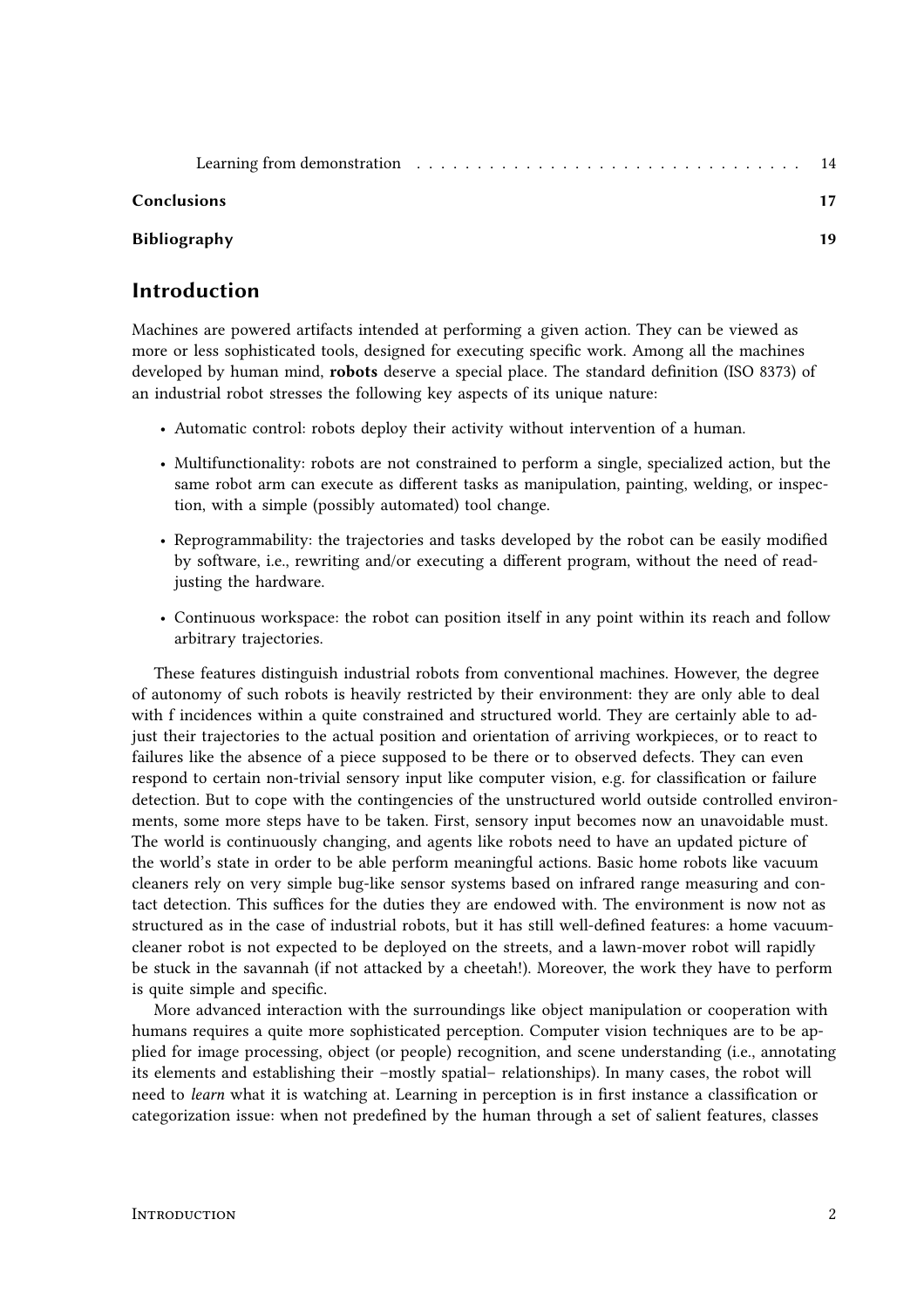have to be constructed from a number of labelled examples, whose attributes have to be generalized so that in a later recognition phase the specific object perceived is correctly fit within its corresponding class. The classified object is automatically bestowed with the characteristic attributes of its class. Nowadays, with tools like the Convolutional Neural Networks (CNNs) computer vision is quite reliable in classification, even with regard to visual hindrances like poor illumination or partial occlusions. However, artificial systems are still far from human performance with respect to interpreting a scene, specially if a number of commonsense or cultural cues are involved.

Perception alone does not suffice, the robot must also be able to decide which action to perform next and to execute this action. Decision making in Robotics is obviously intended to be an autonomous process. The scope of the required cognitive load ranges from purely reactive to highly deliberative systems. These different approaches are briefly reviewed in Section "Decision" making in Robotics". They provide the framework within which the cognitive processes that are needed to grant autonomy to the robotic agent take place. The term cognitive process has to be interpreted as referring to those algorithmic procedures that mimic higher mental processes in humans, without pretending the machine to own a mind.

Short-term decisions taken by a robot are not quite difficult to trace (i.e., to follow the process or to understand how they have been taken) or even to predict, in general. More involved are long-term decisions, as they rely on a planning process that may include a high number of planning operators (PO) that represent the individual actions, and a much higher number of possible combinations of such POs. These POs may be either provided as a fixed repertoire by the human designer or programmer, or they can be learned by the robotic agent directly from its perception channels. This said, it is clear that the two relevant cognition processes involved in decision making are learning and planning. Despite learning takes place earlier in the information processing flow than planning (we will see that this is not always true), we will examine planning first (Section "Planning") in order to get a better idea of what has actually to be learned, and then some learning paradigms will be overviewed in Section "Learning". These two sections constitute the core of this presentation, and besides providing a brief description of the corresponding processes, we will emphasize to which extent their outcomes are determined by human design or intervention. A summary and some reflections on the latter are finally provided in the concluding remarks of the paper.

## Decision making in Robotics

The behavior of robots is managed by the control system, like in any automatic machine. In the case of robots, this control is heavily software-based. The computer programs that decide in any moment how the robot will respond to specific stimuli and how it will perform its duties have been designed and encoded by human programmers and users. The different control schemata can be summarized as  $in<sup>1</sup>$ :

- 1. Reactive control ("don't think, react")
- 2. Deliberative control ("think, then act")
- 3. Hybrid control ("think and act independently in parallel")
- 4. Behavior-based control ("think the way you act").

<sup>1</sup> Maja Matarić, 'Learning in behavior-based multi-robot systems: Policies, models, and other agents' (2001) 2(1) Cognitive Systems Research 81  $\langle$ http://dx.doi.org/10.1016/S1389-0417(01)00017-1 $\rangle$ .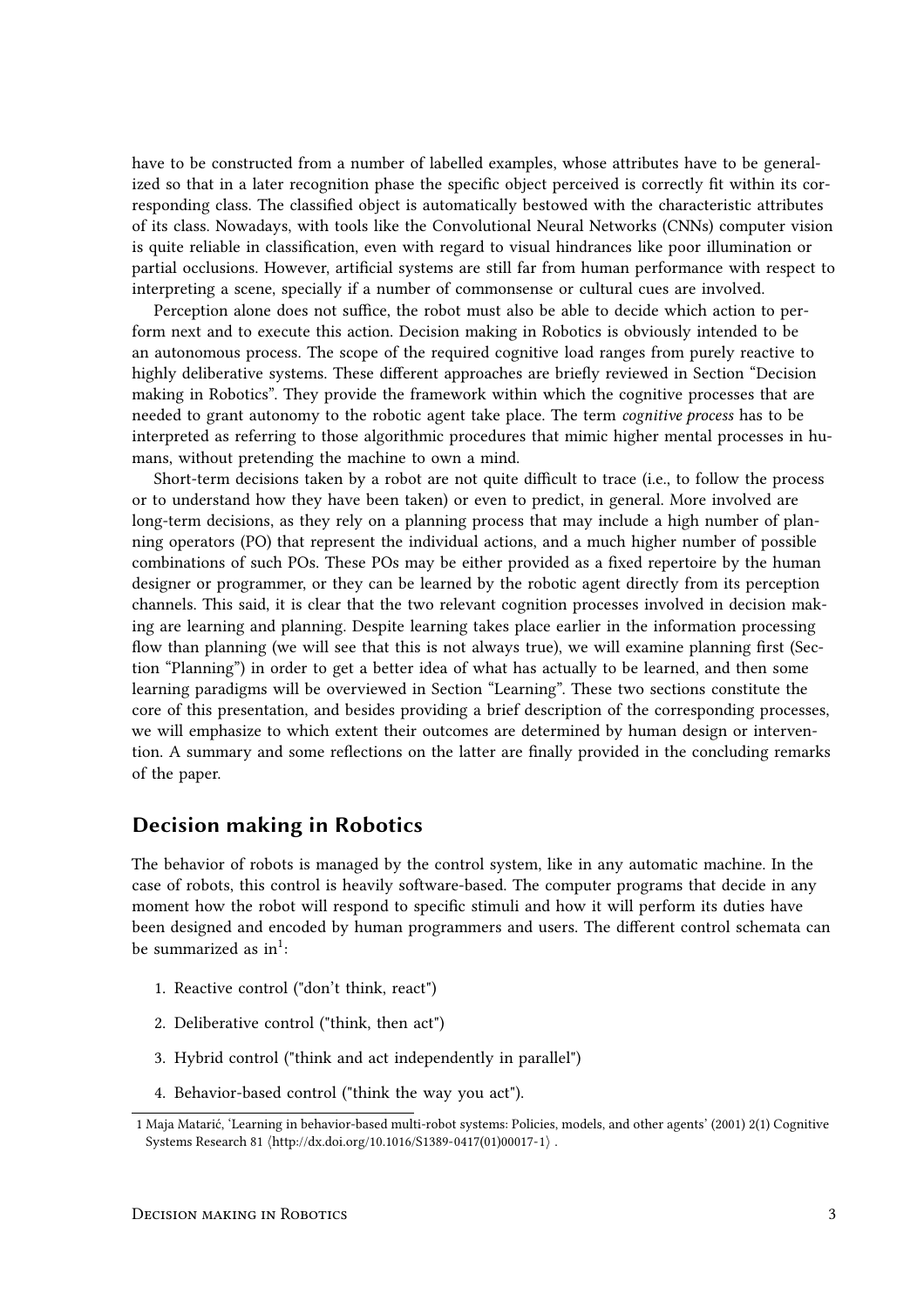Purely reactive controls are also the most predictable ones -up to failures-, as any response to foreseen inputs has been previously programmed by the human, and unforeseen inputs are simply ignored. The main advantage of this control architecture is its swift response, its main drawback its lack of flexibility. Deliberative systems, on the contrary, thanks to their powerful cognitive tools -which are the subject of the rest of this contribution-, display a far more elaborated adaptability to changing conditions of the environment. Nonetheless, their response may come too late for a system which is embedded in the real world with all its threats and contingencies, as such deliberative processes are highly time- and resource-consuming. This justifies the hybrid control architecture, which provides immediate response to urgent issues (as long as they are predictable) thanks to the reactive component, whereas they are also capable of long-term adaptation to the world changes (sometimes such systems are also said as being both goal and event driven).

As for behavior-based control, it will not be tackled in this paper, but it deserves some words before proceeding to the cognitive processes. Behaviors can be thought of as small programs encoding input-output responses, operating at different levels of abstraction (without making any hierarchical structure explicit) and highly interconnected. The famous behavior-based subsumption architecture of Rodney Brooks is the paradigmatic example of this control concept, postulating that complex behaviors can emerge from this interconnectivity and activity of simple behaviors. Predictability goes lost as the complexity of the system grows. The idea of emergent behavior appears also in *swarm robotics*, each robotic unit being quite simple but the whole swarm being highly interconnected. Thanks to this dense communication and feedback, simple rules can make emerge complex behaviors.

As just said, we will concentrate on the cognitive processes of deliberative systems. Although they are presented independently from one another, it should be clear that reasoning constitutes in some sense the theoretical background of the other functions, and planning and learning are intimately related, as the trajectories or the symbolic actions used by the planner may be the output of the learner. Moreover, planning may be part of the learning process (at symbolic level): the planner uses the rules as learned so far to determine whether they are enough and correct to allow the accomplishment of the task. If not, the necessary modifications in the symbolic representation of actions have to be undertaken (rule refinement). Thus planning does not only provide the required instruction sequence for task fulllment (to be translated into robot commands) but also plays an active role in the learning process.

## Knowledge representation and reasoning

Reasoning occupies the highest level in an intelligent robot's control architecture. Reasoning operates on a certain kind of knowledge representation (KR), which in Robotics may belong to one of three types:

- Logic-based KR. Statements are either true or false, and knowledge about the world's state is assumed to be complete.
- Probabilistic formulations. Statements are either true or false, but their particular truth value may be unknown.
- Fuzzy logic formalism. Instead of true or false, a statement may be true up to some degree. Stated differently: while in conventional logic the truth value belongs to the set  $\{0, 1\}$ , in fuzzy logic it can be any value within the interval  $[0, 1]$ .

Next, the main features of these KR and associated reasoning types are presented.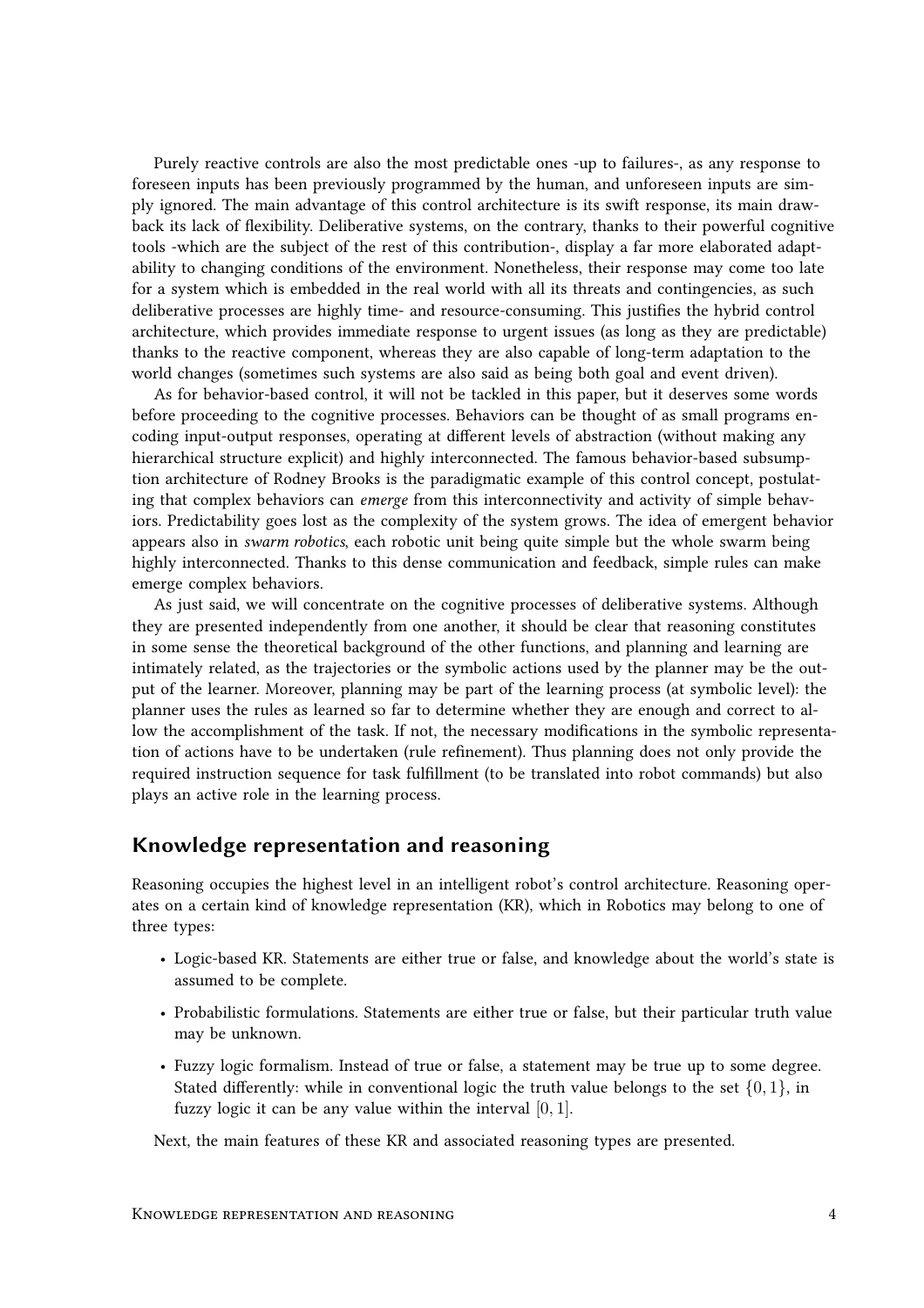#### Logic

Logic, and more specifically First Order Predicate Logic (FOPL) is the archetypal KR in Artificial Intelligence, where reasoning is based on the powerful *deductive* mechanism (some reasoning systems may use inductive, abductive, or other types of logic inference mechanisms as well). Under simplifying assumptions, logic formulations and its derivate action planning mechanisms (see Section "Deterministic action planning") have been used in Robotics with some success. However, Robotics intrinsically comes with two hard problems for logic formalism. The first one is that robots are physical agents embedded in a changing world, whose actions are responsible of some of these changes. In logical terms, they have changed the truth value of some facts about the world, while others remain unchanged. Determining what changes and what remains may not be a trivial issue (this is known as the frame problem, see also again Section "Deterministic action planning"). The second point is that sensor information may conflict with previous beliefs, i.e. state a contradictory truth value about a known fact. Mechanisms may be foreseen for providing plausible explanations and resolve such conflicts, but again, this is not trivial to resolve. Such problems render a logical formulation of robots acting in the world as undecidable in general. Practical solutions consist in considering holding periods for formulas (the notion of *situation*), or in sacrificing completeness<sup>2</sup>.

Description logics (DL) have been consolidating their suitability for structuring semantic knowledge about the world. By inheriting some of the features of classical KR formalisms like semantic networks and frame systems, they not only provide semantic structure and consistency to a particular domain, but also some form of inference, and thus they can be seen as forming "a certain family of decidable subsets of FOPL"3. DLs entail two main components:

- the upper ontology or *terminological knowledge* (*TBox*), that is, the set of concepts of a particular domain and the relationships between these concepts, in particular equality and subconcept or superclass-subclass relation, the latter enabling property inheritance by creating a hierarchical taxonomy. Concepts are unary predicates, and concept conjunction, disjunction and negation may be used as combining operators. Roles are binary predicates that allow to express a semantic relation between two concepts.
- individual objects or *assertional knowledge (ABox)*, for grounding concepts and roles.

DLs come with some reasoning basics like consistency of the concept definition, subsumption and disjointness of concepts, consistency of the ABox with respect to the TBox, concept and role instances, all of which are decidable in a  $DL<sup>4</sup>$ . DLs are explained in more detail in a number of works, see<sup>5</sup> for a good introduction. DLs are at the base of web ontology languages, like OWL, devised at developing the semantic net. As for Robotics, serious efforts have been made to derive an ontology that allows sharing and exchanging knowledge between robots about objects, tasks and environments, like KNOWROB, based on DL, which uses OWL and exploits its hierarchical structure of classes that allows inheritance<sup>6</sup>. This has been extended with meta-information about the data to be exchanged, algorithms that were used for creating data and requirements that are

<sup>2</sup> Joachim Hertzberg and Raja Chatila, 'AI Reasoning Methods for Robotics' in Springer Handbook of Robotics (2008) (http:// dx.doi.org/10.1007/978-3-540-30301-5\_10\.

<sup>3</sup> ibid.

<sup>4</sup> ibid.

<sup>5</sup> Franz Baader, Ian Horrocks, and Ulrike Sattler, 'Description Logics' in Steffen Staab and Rudi Studer (eds), Handbook on Ontologies (Springer Berlin Heidelberg 2004)  $\langle$ http://dx.doi.org/10.1007/978-3-540-24750-0\_1 $\rangle$ .

<sup>6</sup> M Tenorth and M Beetz, 'KNOWROB knowledge processing for autonomous personal robots' (October 2009) (http://dx. doi.org/10.1109/IROS.2009.5354602 $\rangle$ .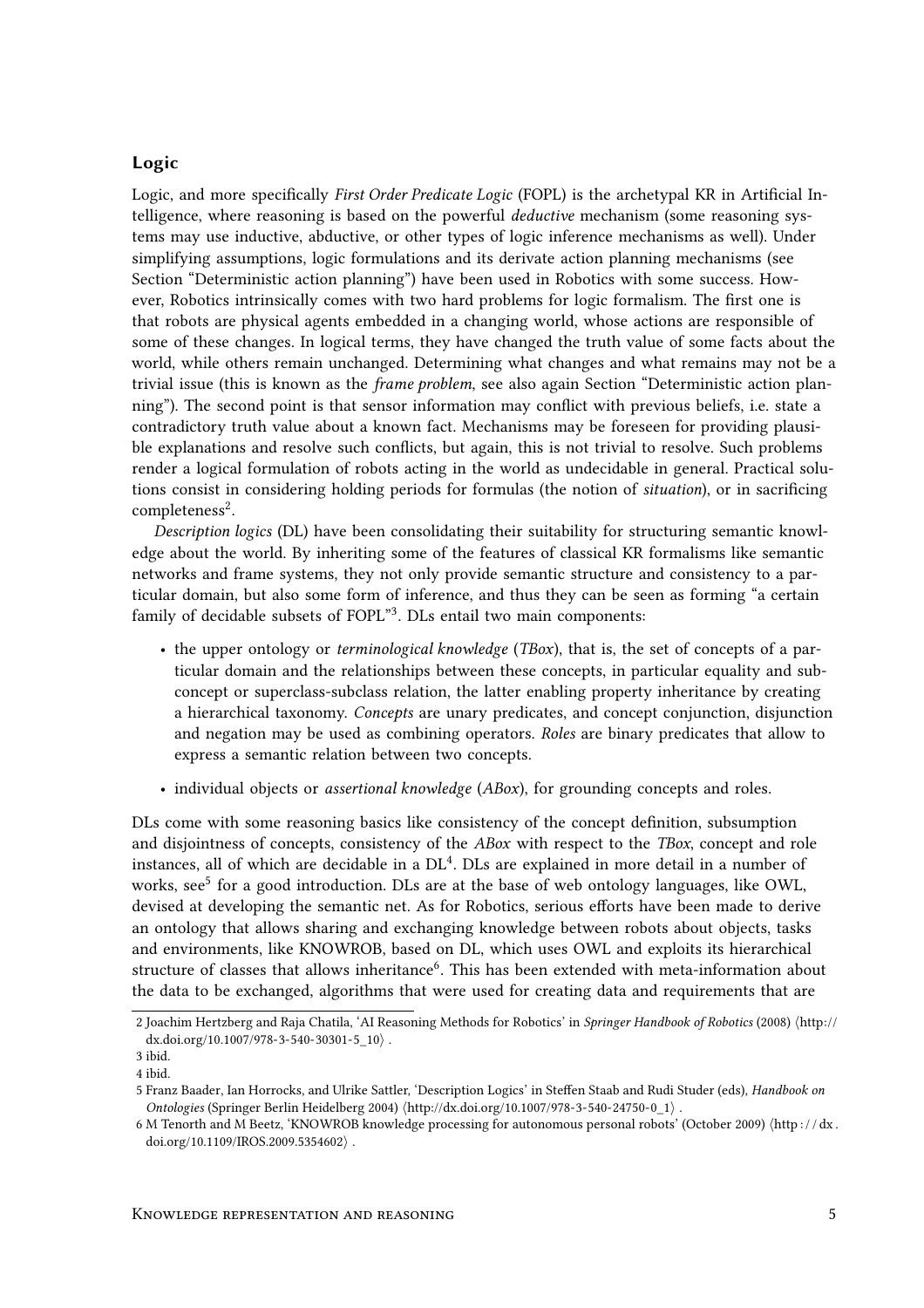needed for interpreting it, aiming at robots-to-robots sharing of knowledge across a robotic World Wide Web in the ROBOEARTH project<sup>7</sup>. In a top-ranked international professional association like the IEEE Robotics and Automation Society, a Working Group on "Ontology for Robotics and Automation" is active since 2012 and have developed already a standard on this subject<sup>8</sup>.

#### Probabilistic formulations

As embedded creatures in the world, robots rely on sensors as the main source of information about their surroundings. However, too often such information is noisy or incomplete, leading to lack of information. But almost as frequently, this does not mean an absolute ignorance about a given world state, but some kind of knowledge about the chances of the different alternatives is available in general. This can be formalized quantitatively with probabilities associated to each option, and dealt with using tools like Bayes' rule. This is an inference mechanism for computing the probability of certain event, given the priors and dependent relevant probabilities. The practical implementation of this mechanism, that allows to know the probability of a certain cause being behind the observed effect, while avoiding the huge computational cost of a naive use of this mechanism, is known as Bayes networks (BNs), and for systems evolving with time, *dynamic Bayesian* networks (DBNs).

#### Fuzzy logic

Fuzzy logic allows to reason about qualitative and approximate statements. It can be seen as a generalization of propositional logic with continuous truth values along the interval  $[0, 1]$ , and reformulating logical junctors to operate with such numerical values (negation as the complementary to 1, disjunction as the maximum, conjunction as the minimum, etc.). Fuzzy logic knowledge bases, containing sets of if-then rules that relate fuzzy values of some variables to the fuzzy values of others, can be used for inference by forward chaining. Once the fuzzy value of a given variable is computed, it can be defuzzyfied by assigning a scalar value like the central point of the corresponding interval of possible values of this variable (if such a numerical value is necessary for the application at hand).

## Planning

Medium- or long-term goals require some kind of planning. Here the absolute timescale is not so relevant as the evolution of the world's state: long-term would refer, with this precision in mind, a time span in which many changes take place. This is generally associated to the fact that the robot has to concatenate a sequence of actions to achieve such a goal. Each such action modifies the world's state, either just by changing the robot's configuration, or by altering some aspects of the surroundings.

In Robotics two main types of planning have to be distinguished: motion and task planning. These two types occupy different levels as for degree of abstraction: task planning occurs at a formalistic, symbolic level, whereas motion planning takes place in a geometric mock-up of the real world. In fact, motion planning could be considered to connect task planning to the real execution of the action commands, as long as such actions involve the displacement of the robot (or of

<sup>7</sup> M Tenorth and others, 'Representation and Exchange of Knowledge About Actions, Objects, and Environments in the RoboEarth Framework' (2013) 10(3) IEEE Transactions on Automation Science and Engineering 643 hhttp://dx.doi.org/10. 1109/TASE.2013.2244883).

<sup>8</sup> http://standards.ieee.org/develop/wg/ORA.html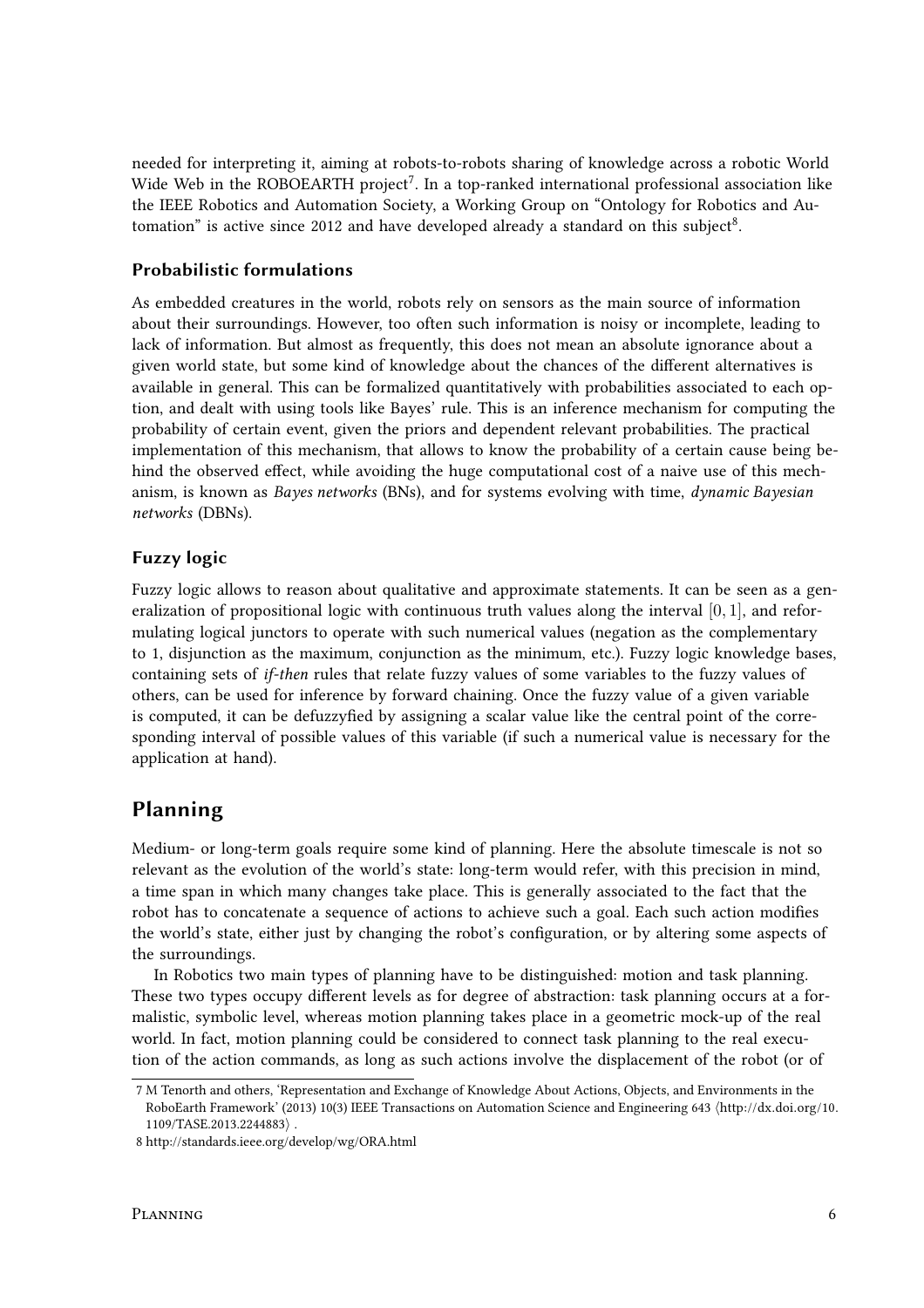a part of it). Action specifications are generally qualitative, whereas motion guidelines are quantitative, and despite having to consider additional control issues, their translation into executable motion commands is rather straightforward.

In the next sections the main traits and variants of the two types of planning are overviewed, in order to provide a rough idea of how they work and to which extent human intervention conditions the outcome of the planner.

#### Motion planning

The motion planning problem is formalized as given an initial (or start) and a final (or goal) configuration of the robot, and a description of the free-space (or, in a complementary fashion, of the present obstacles), to determine a collision-free motion from the start to the goal. The notion of configuration space (C-space) is quite useful: the dimensions of such space correspond to the degrees of freedom of the robot, and therefore in such a space the robot becomes a point, and the solution path is unidimensional. The counterpart is that the planning space has now as many dimensions as the number of degrees of freedom of the robot, and the layout of such a space is not quite intuitive. C-obstacles are all the configurations resulting in a collision of the robot with surrounding objects.

#### Construction of the planning space

In academic toy examples, a geometrical description of the environment where planning takes place is already assumed to be provided. Other sources of existing environment descriptions are architectural plans, city maps, roadmaps, geographical maps, etc. The problem is that such maps often do not provide the level of granularity or detail required by the robot, and more importantly, they almost surely do not reflect the real layout as for the presence of obstacles. Furniture is displayed at a fixed position in an architectural plan, but chairs can be displaced and occupy unsuspected locations. A country map may not show the fences crossing a path, not to speak from all the mobile obstacles encountered in urban or rural environments, etc. Therefore, if such information is used, it has to be complemented with online observations of the environment by the robot. Aerial photographs or videos taken by a drone may provide such updated information to ground robots. Alternatively, mobile robots equipped with online cameras and/or range sensors can construct their own maps, following the techniques generically known as Simultaneous Localization and Mapping (SLAM). Robust algorithms exist nowadays for solving this task.

C-obstacles are difficult to construct explicitly, besides very simple cases. The randomized motion planning algorithms explained below, however, avoid this step and resort to efficient collisiondetection algorithms only when needed.

#### Sensor-based motion planning

It could be the case that no geometric description of the environment is available at all. Moreover, the robot may be equipped with just quite simple onboard contact or range sensors. Even with such limitations it is possible to derive some strategies that allow the robot to find a path leading to the goal. They are known as bug-algorithms, because such robots really act as simple animals with limited perception. The robot is assumed to have some notion, at any location, of where the goal is, and proceeds towards it in a straightforward fashion and surrounding obstacles found on its way.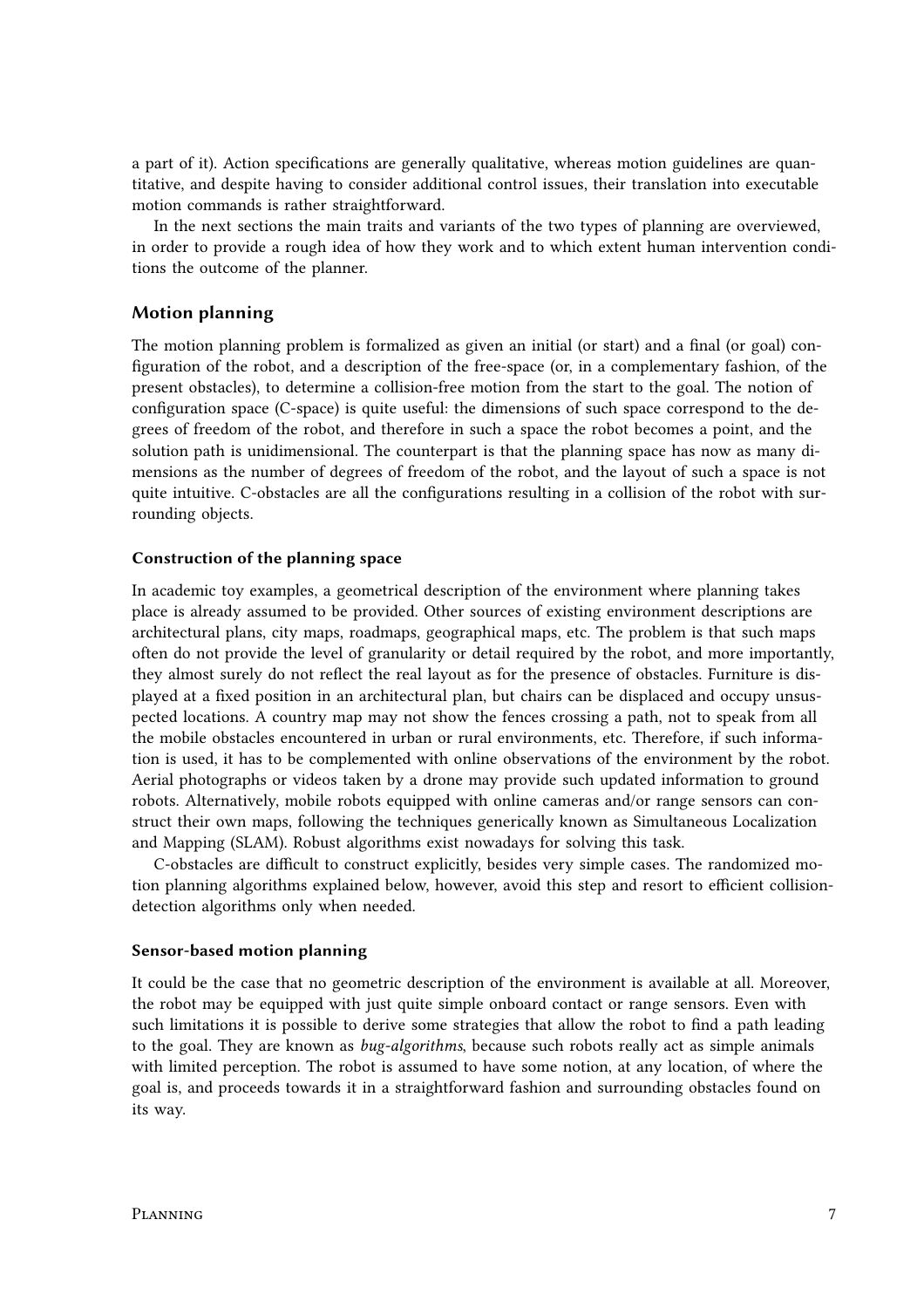#### Classical motion planning

These methods operate on full descriptions of the C-space, i.e. a geometrical model of the space is available. They include Potential functions, Roadmap methods, Exact and Approximate cell decompositions. These methods really work well only for simple low-dimensional settings. Practical methods, working efficiently for real robots, rely on probabilistic approaches, and have to sacrifice completeness for efficiency. They are shown next.

#### Randomized motion planning

This family of methods bases its success on sampling the C-space and computing possible robotobstacle collisions only at the sampled configurations, as well as at some points of the segments joining them. These methods are said to be probabilistic complete: if a solution path exists, the algorithm will eventually find it (the probability is higher the more samples are used). The two main families of methods are the **Multi-query planners** where the constructed roadmap can be used for different queries (i.e., finding the path between different start-goal point pairs)., the paradigmatic approach being the *probabilistic roadmap method* (PRM), whereas the **Single-query plan**ners consider exclusively a specific start-goal pair, constructing on the fly a tree-structure for this planning query, with the Rapidly-Exploring Random Trees (RRT) as the basic algorithm of this family.

#### Beyond basic motion planning

Particular problems go beyond the basic formulation of motion planning, and specific methods have been devised for each of them.

- Differential constraints. Planning with constraints on velocity and acceleration is known as kynodinamic planning (in particular, planning both a path and velocities along it for a robot arm is termed trajectory planning), and if such differential constraints cannot be integrated into derivative-free constraints -like in vehicles with limited turning radius-, we have a nonholonomic planning problem.
- Multiple robots. In a scenario composed of multiple robots, collision-free paths have to be found that allow each one of the robots reach its individual goal. Decoupled approaches, like prioritized planning or fixed-path coordination, are preferred to costly centralized solutions.
- Moving obstacles. It is assumed that the motion of the obstacles is known in advance. In such cases, an additional temporal dimension could be added to the configuration space, with the constraint that only forward paths along this dimension are allowed. Planning in such a space is computationally hard. Alternatively, the problem may be decoupled into a path planning and a motion timing part.
- Manipulation planning. Here transit and transfer modes have to be considered, the first being standard motion planning problems of the robot towards a part, the second being the robot carrying the part. The achievement of stable grasps has also to be included in the planning.
- Assembly planning. Planning the ways the different parts of an assembly can be brought together, respecting the precedence constraints between the parts (some part must be mounted before others).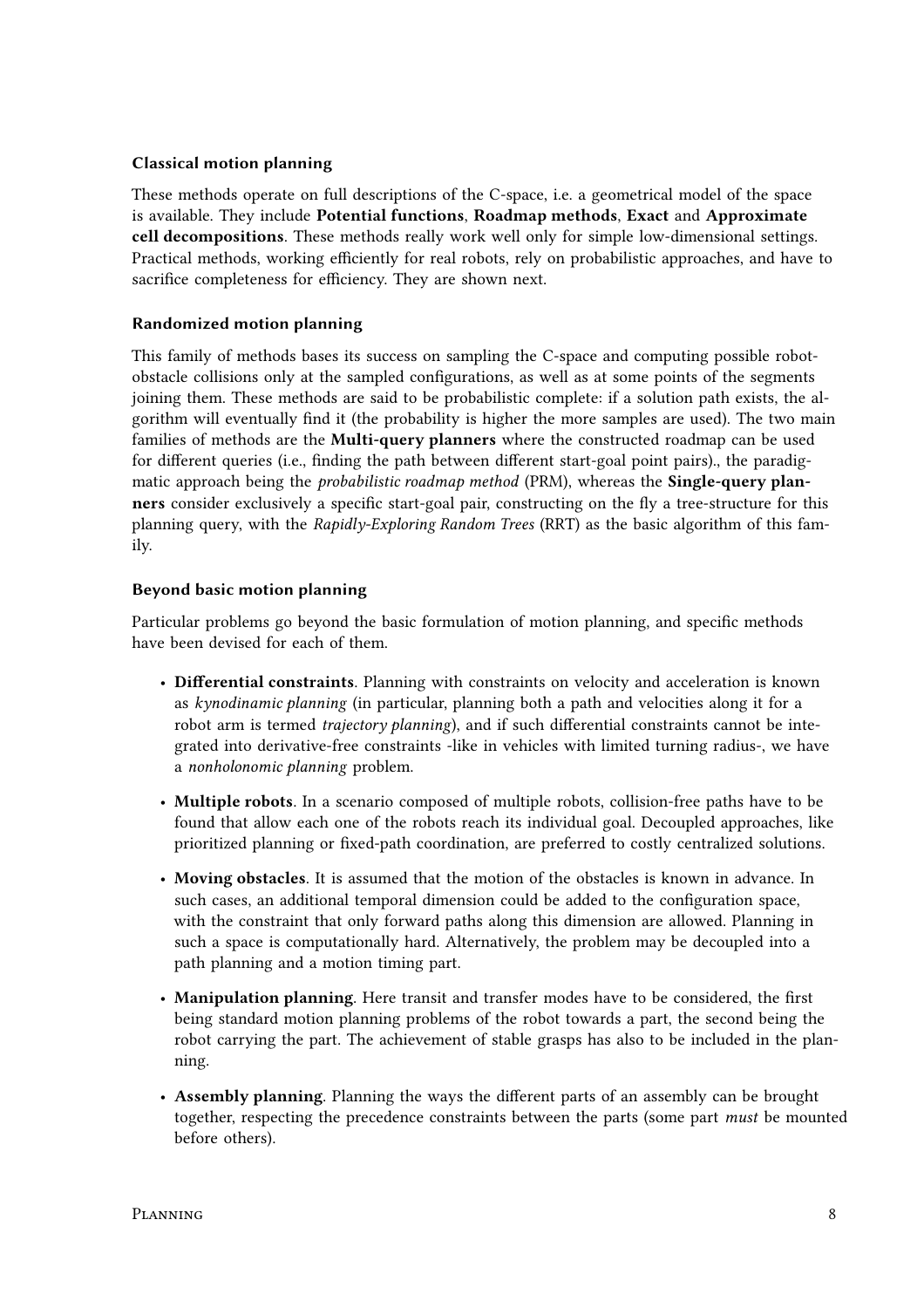• Planning with sensing uncertainty. This type of planning copes with limited knowledge about the configuration space. Sensor information is employed to plan in an *information* space instead, with information feedback about the current state.

### Task planning

Task or action planning consists in symbolic planning in terms of statements about the world and the robot. Actions modify the current world state where they take place, and planning aims at sequencing or concatenating actions such that starting at an initial state, a goal state is achieved. This concept is transversal to scheduling, which means resource allocation (time, energy consumption, etc.) to a set of actions, so that specified deadlines are met while respecting resource limitations<sup>9</sup>. Planning techniques with time constraints allow to cope with the two problems simultaneously, and not in cascade as traditional approaches. However, here we will concentrate on the planning problem alone.

#### Deterministic action planning

First planners like STRIPS (developed by Richard Fikes and Nils Nilsson in 1971 at the Stanford Research Institute for computing simple plans for the mobile robot Shakey) were based on a propositional logic formulation of the world. States are described by sets of conditions (propositional variables), so that the initial state entails the set of conditions that are true at the beginning (all the others are assumed to be false), and the goal state the set of conditions that have to be true plus the set of conditions that must be false. The planning operators (PO) represent actions, and are represented by a quadruple that includes two sets for the preconditions (conditions that must be true and conditions that must be false in order to execute the actions), and the postconditions or effects of the action (again a set of true and another of false conditions). Planning consists then in determining a sequence of POs that change the world successively from the initial to the goal state. This planning language is deterministic in that after execution of each action, effects hold completely.

This has inspired what nowadays are known as Planning Domain Description Languages (PDDL). Algorithms based on PDDL make the planning problem tractable by resorting to simplifying assumptions, that may include<sup>10</sup>:

- finiteness (the domain has only finitely many objects, actions, and states)
- information completeness (the planner has all relevant information at planning time)
- determinism (actions have deterministic effects)
- instantaneousness (actions have no relevant duration)
- idleness (the environment does not change during planning)

These languages extend the propositional nature of STRIPS by upgrading to predicate logic formulations, that is, allowing the existence of non-grounded variables, besides the constants, in the describing conditions. Thus, the preconditions and effects of the POs representing actions include also free variables, and planning requires not only finding a sequence of POs but also grounding

<sup>9</sup> Hertzberg and Chatila (n 2).

<sup>10</sup> ibid.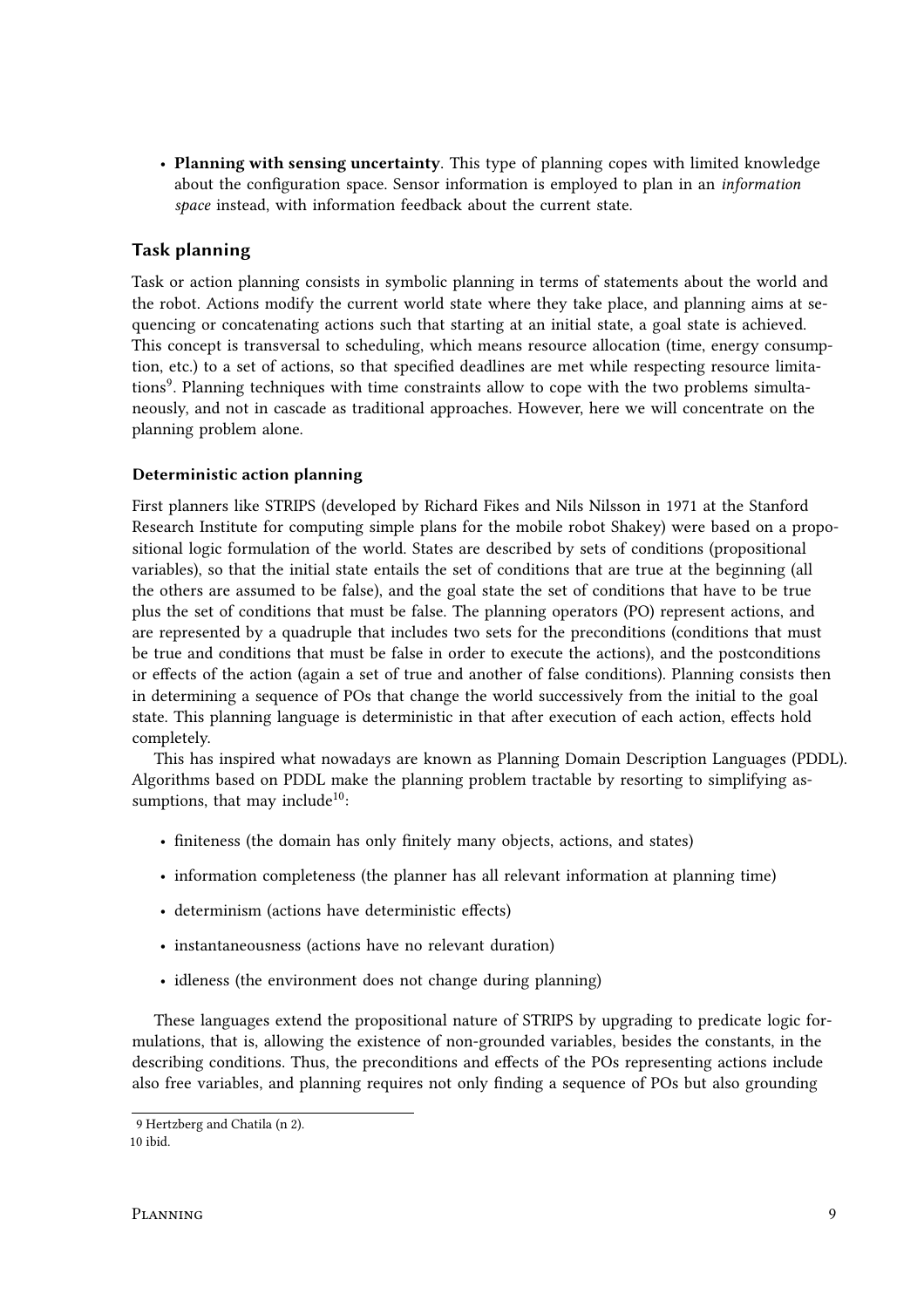consistently their variables, i.e. determining valid constant values for these variables. For this reason, a PO is now also known as *action schema*, it is a structure where different groundings are possible.

The PDDL is also a standard to which different specific languages adhere, where some additional features may exist like argument typing, equality handling, conditional action effects, and some restricted form of FOPL statements<sup>11</sup>. Temporal planning, that is, allowing actions to specify durations (thus overcoming the instantaneousness assumption) is a distinctive feature of the extension PDDL2.1<sup>12</sup>.

Planning not necessarily produces a total order or linear plan, but also partial order or nonlinear plans are a possible outcome. In such plans, a set of actions and an ordering relation between them are determined, whereas unordered actions may be executed in any sequence (in some formalisms even in parallel). Classical formulations of this partial-order plan generation start with the empty plan, which contains just the initial and the goal conditions, and iteratively introduce new actions by checking if the generated conditions respect the partial ordering relations. This strategy would lead straightforwardly towards the solution if all the actions were independent, but quite frequently it appears that the effects of a newly introduced action threaten the partial ordering in the plan attained so far. A way out of such conflicting and time consuming interactions is to resort to subplans as planning macros, thus obtaining a hierarchical structure for planning, This is the idea behind hierarchical task networks (HTNs), were the plan is incomplete as long as there exist unexpanded (i.e., to the lowest level in the hierarchy) subplans.

Newer deterministic planners which have earned considerable success like GRAPHPLAN rely on the expressive power of *planning graphs* and the strength of logical inference by *planning as* satisfiability. As a drawback, the latter introduces the well-known frame problem, i.e., how to express changes without having to state explicitly all what remains unchanged. Alternative logic formulations like deductive logic or temporal logic have also originated quite efficient planners.

#### Probabilistic action planning

Modern planning approaches cope with the fact that sensors often provide incomplete information, which means that planning has to be performed under uncertainty. The standard formulation of this kind of problems is the Markovian decision processes (MDPs). To the conventional sets of states  $S$  and actions  $A$ , a new feature is added, namely that action models include conditional probability distributions for the corresponding state transitions. Typically this means to specify for each possible effect of an action a certain probability of occurrence. The aim is to obtain a *policy*, that is a function that maps states into actions, and such a policy may be derived from value iteration (VI) or policy iteration (PI) algorithms. As explained later in the context of reinforcement learning, such methods aim at maximizing the overall utility of the plan (where the utility of an individual action would be the negative cost associated to this action).

Like in the case of deterministic planners with PDDL, also standards have been provided in international planning competitions for probabilistic planners: PPDDL (with the first P standing for Probabilistic) and more recently RDDL (inspired in the transition models of DBNs).

One step further is to relax the complete observability assumption of the world state. This gives raise to the Partial Observability Markov Decision Processes (POMDPs), that add to the MDP formulation an *observation model*: a finite set  $O$  of possible observations that the robot can perform, as well as the conditional probabilities of making a specific observation  $o$  in state s. Refor-

<sup>11</sup> Hertzberg and Chatila (n 2).

<sup>12</sup> ibid.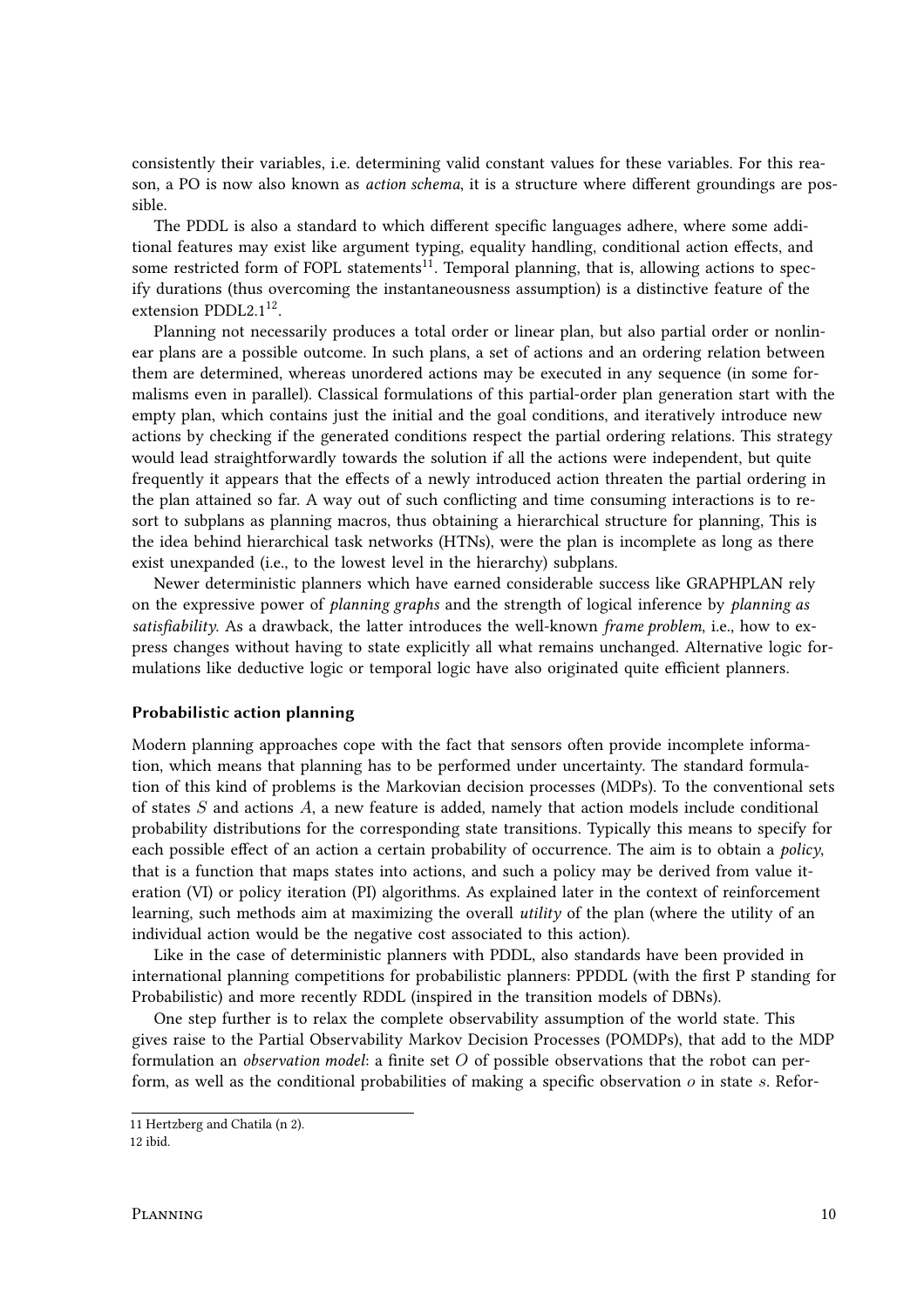mulating planning in the *belief space*, i.e. probability distributions over the state space corresponding to the robot's belief of being in such state after executing action  $a$  or observing  $o$ , the same search techniques as in MDPs can be applied, namely VI or PI. As belief space is exponentially larger than state space, only quite simple POMDPs can actually be tackled in this way, although also some approximations make it more tractable $^{13}$ .

Finally we have to stress again that generally the robots have a fixed repertoire of actions, and if no combination of such actions produces a satisfactory fulllment of the goal, the robot ends up concluding that no plan exists. The way out is providing the robot with the capability of expanding this repertoire. This means learning new actions.

## Learning

Outside of the controlled and structured environments where most robots dwelled up to now, robots have to face a world they know nothing about. Their human programmers may provide them a declarative description of some of the world's traits. Such a formal description is obviously incomplete, inaccurate, simplistic and hardly useful for mere survival. In other words, robots have to carry out their activity in a world that is

- partially known, (i.e., incomplete knowledge about the world)
- partially observable (not even relevant observation can be taken for granted), and
- dynamic (i.e., changing).

As for the latter, one should add that changes stem either from ambient<sup>14</sup> phenomena or from actions performed by other agents. Some of such changes can be anticipated with reasonable assumptions on expected behaviors: ambient changes may follow physical laws or established rules, whereas agent actions may adjust to the knowledge about its goals and motivations. Such knowledge may be previously encoded in the robot's knowledge base, or it must be acquired, i.e. learned. Non-coded as well as unpredictable knowledge render learning as an unavoidable requisite for autonomous robots to be deployed in unstructured environments. To this end, machine learning techniques apply.

A classical but quite informative classification of learning strategies distinguishes between supervised and unsupervised methods. In supervised learning, there is a teacher providing feedback to the system about its learning performance, by providing the correct answer after execution of the learned action or task. This can also be expressed in terms of formulating the goal of learning in terms of computing the function f that relates a given input X with an output Y, that is,  $Y = f(X)$ : in supervised learning, the corresponding Y to certain X is provided by the teacher, that can supervise how in successive iterations function  $f$  is approximated increasingly well. It is also the teacher who decides when the learning system has achieved an acceptable level of performance and learning terminates. The two big families of supervised learning methods are classification methods (here, each output Y is a class or category, and function  $f$  has to correctly assign each individual X to its class) and regression algorithms (both variables are numbers and  $f$  may be an analytical function like for example in linear regression). Supervised learning can of course also take place at a symbolic level, like *inductive logic programming*, which aims at synthesizing a

<sup>13</sup> Hertzberg and Chatila (n 2).

<sup>14</sup> including both natural episodes as well as typical –possibly regular– events in human environments, like the alternation in traffic lights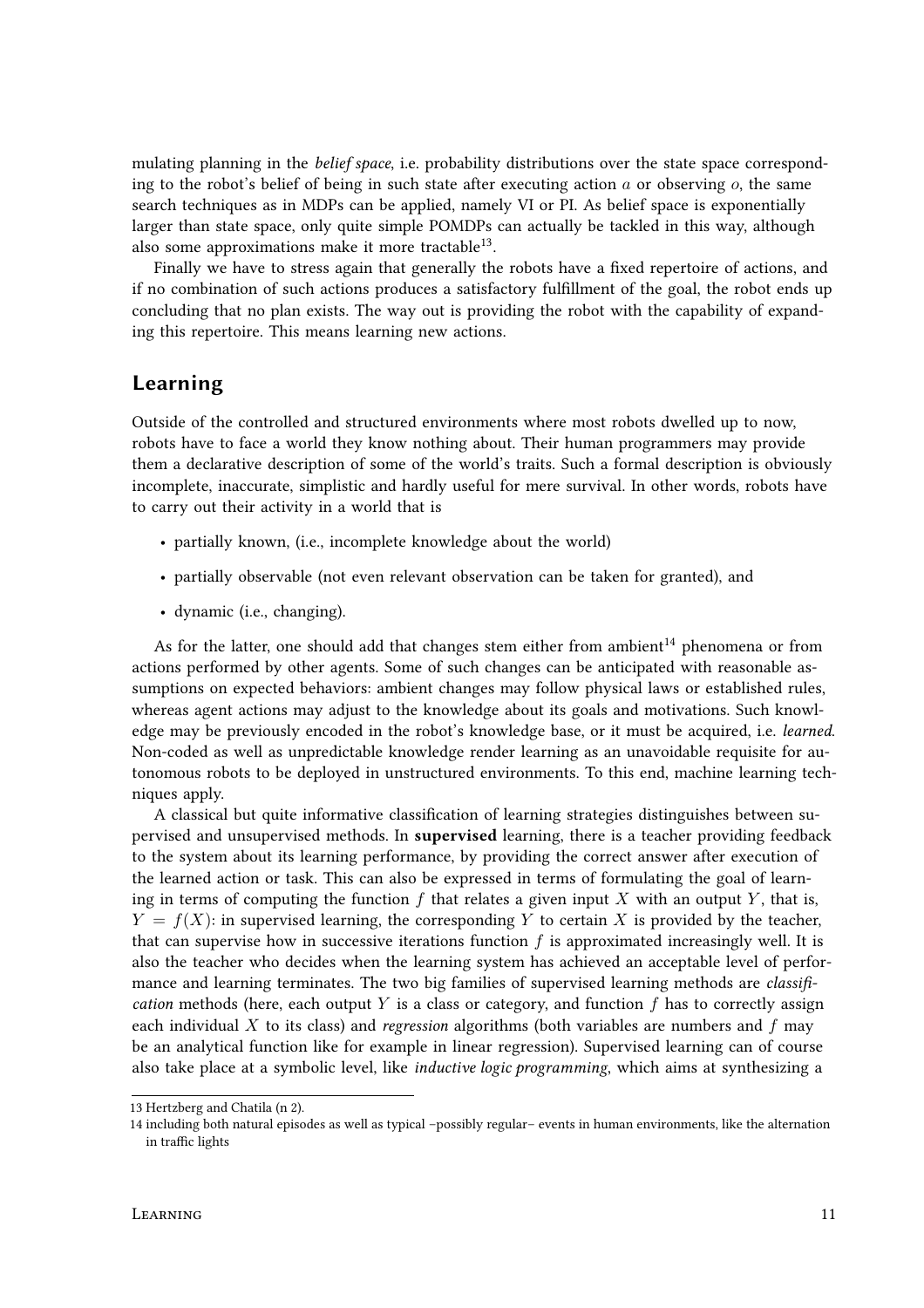minimal logical program that provides the correct true or false values to the corresponding input variables. Popular classification methods used in Robotics include:

- Support Vector Machines (SVM), which try to maximize the gap separating the data belonging to different classes (the base procedure is linear, but the kernel trick allows for nonlinear separating functions as well).
- Statistical methods like Bayesian learning (an application of the Bayes rule in order to find the probability of a certain class to be the one to which the input data belong, knowing the priors of class distribution in advance and having determined the likelihoods of the data for each class in the training phase), and its variants maximum likelihood and expectation maximization.
- Neural networks (NN), which consist in combining basic computational units, called neurons, linked by weighted connections. Each such neuron computes the weighted sum of its inputs and fires if this sum is larger than a given threshold. In the learning phase, the weights associated to each neuron input are updated until the network performs a satisfactory classification. NN allow for online learning, but they provide no insight into the classifier.

The supervised learning paradigm *par excellence* in Robotics is Learning from Demonstration, which is described more in detail in the homonymous Section.

Unsupervised machine learning, on the contrary, provides no information about  $Y$  to the learning system. There is no teacher and the system has to determine the implicit structure underlying the input data X. That is, it tries to model such distribution or structure, and performance can be expressed with regards to how well new data adjust to the found structure. Unsupervised learning families include clustering methods (inputs are grouped in clusters by some proximity or partitioning criterion, k-means clustering being a popular such algorithm) and association rule learning (i.e., to discover rules describing large portions of input data). In Section "Reinforcement learning" we take a closer look at this widely used and typical unsupervised learning scheme in Robotics.

In the case of a robot, due to its embodiment, embedded in physical surroundings, learning heavily relies on visual perception. Perception is the input stream from which descriptions about the current state of the world can be extracted, which in turn allows to couple sensed changes in the environment to particular actions performed by the robot. Thus, before examining learning paradigms, a brief overview on perception is provided. Unless othewise stated, we will always refer to visual perception.

#### Perception

In the context of learning, visual perception is doubtless the most powerful input channel for a robotic system to obtain a description of the world. It can also be the most efficient one, because of the immediate encompassment of a whole scene, as long as the involved visual processes avoid becoming a computational bottleneck. Computer vision (CV for short) is about processing static images or a continuous video stream, and this includes, in broad terms, the following steps:

- Image acquisition (with digital mono or stereo cameras, maybe with enhanced features like range measuring, or signal measuring beyond the visual spectrum),
- Preprocessing (this includes several basic image enhancing processes),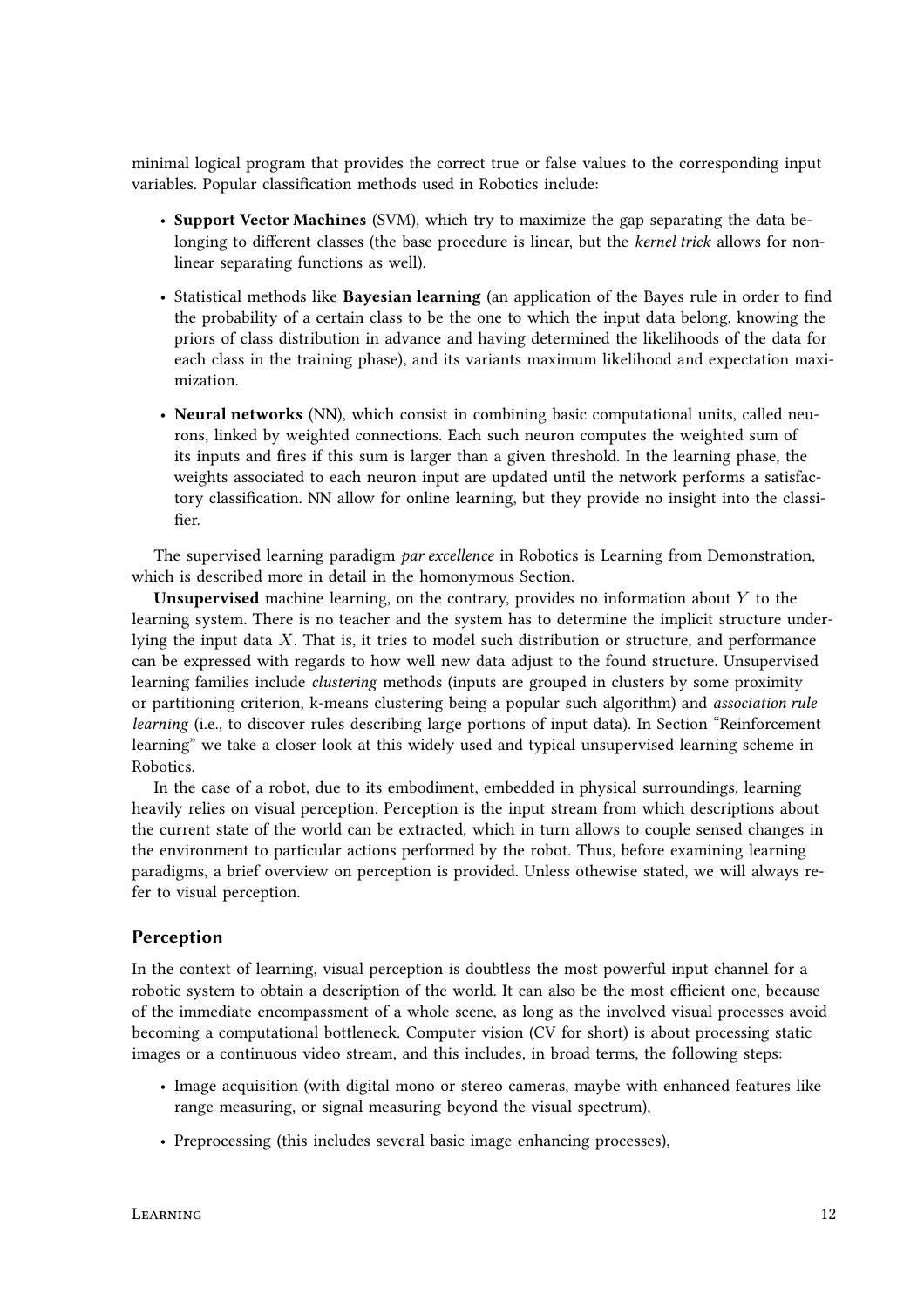- Segmentation (division of an image into regions, that may correspond to different objects or object parts),
- Recognition (bringing image regions in correspondence with object models or labels).

Applications of CV that are relevant for Robotics include object recognition (aka classification, that is, assigning a specific view of an object to its corresponding class, which is prespecified or has been learned), identification (of an individual object, face, fingerprint, iris, or the like), or detection (of an object, a defect, a person, etc. within an image). Specific instances of recognition like facial expression recognition or gesture recognition (including its dynamic version along a video sequence) are of particular interest in human-robot interaction. They are frequently used in the learning from demonstration context, as shown below. As for this application, another perception channel reveals as being quite useful, namely measuring the forces exerted on the arm (particularly in kinesthetic learning). To this end, either force/torque sensors mounted on the wrist are used, or force measurings at the robot's joints. Turning back to CV, the concurrence of different recognized objects/people or their spatial relationships may lead to quite basic instances of scene understanding, which however are still far from the richness of human scene understanding, due to the lack of knowledge about social and cultural cues.

State of the art tools are Convolutional Neural Network (CNNs), which are artificial neural networks inspired in the visual cortex of animals and which model visual perception by humans (and by animals in general). They perform very well in image recognition: they are close to humans in object classification and detection (as long as images are not altered with filters, as in current popular smartphone applications), and even slightly better in fine grained classification. The labelling of the individual images appearing in the databases used for training these CNNs have been done by humans. Stated differently, the basis of classification, the implicit criteria for categorization have been established by humans. Nonetheless, projects exist nowadays to perform such categorization automatically, from the text accompanying the images in the world wide web, like captions of the photographs appearing in the news.

#### Learning to act

In what follows we examine the two most extended learning techniques in Robotics, which happen to be quite genuine representatives of unsupervised and supervised learning. We will not go very deep into the technical detail, and instead try to provide a general idea of how they work, with special emphasis on the role played by the human programmer.

#### Reinforcement learning

Reinforcement learning (RL) refers to a set of algorithms devised to obtain an optimal or nearoptimal policy (action selection based on the current state), without intervention of a teacher (i.e., they belong to the unsupervised learning category). The setting is conceived as a Markov Decision Process, the current state and action selected determine a probability distribution on future states, that is, the effect of applying an action depends only on the current state where the action is applied, regardless to the previous history. Full observability of each state is assumed, although partial observability formulations do also exist. The only feedback provided to the learner comes from the environment, where the robot's actions take place. There are many RL techniques, but the common features include the following:

• a set of environment and robot states S;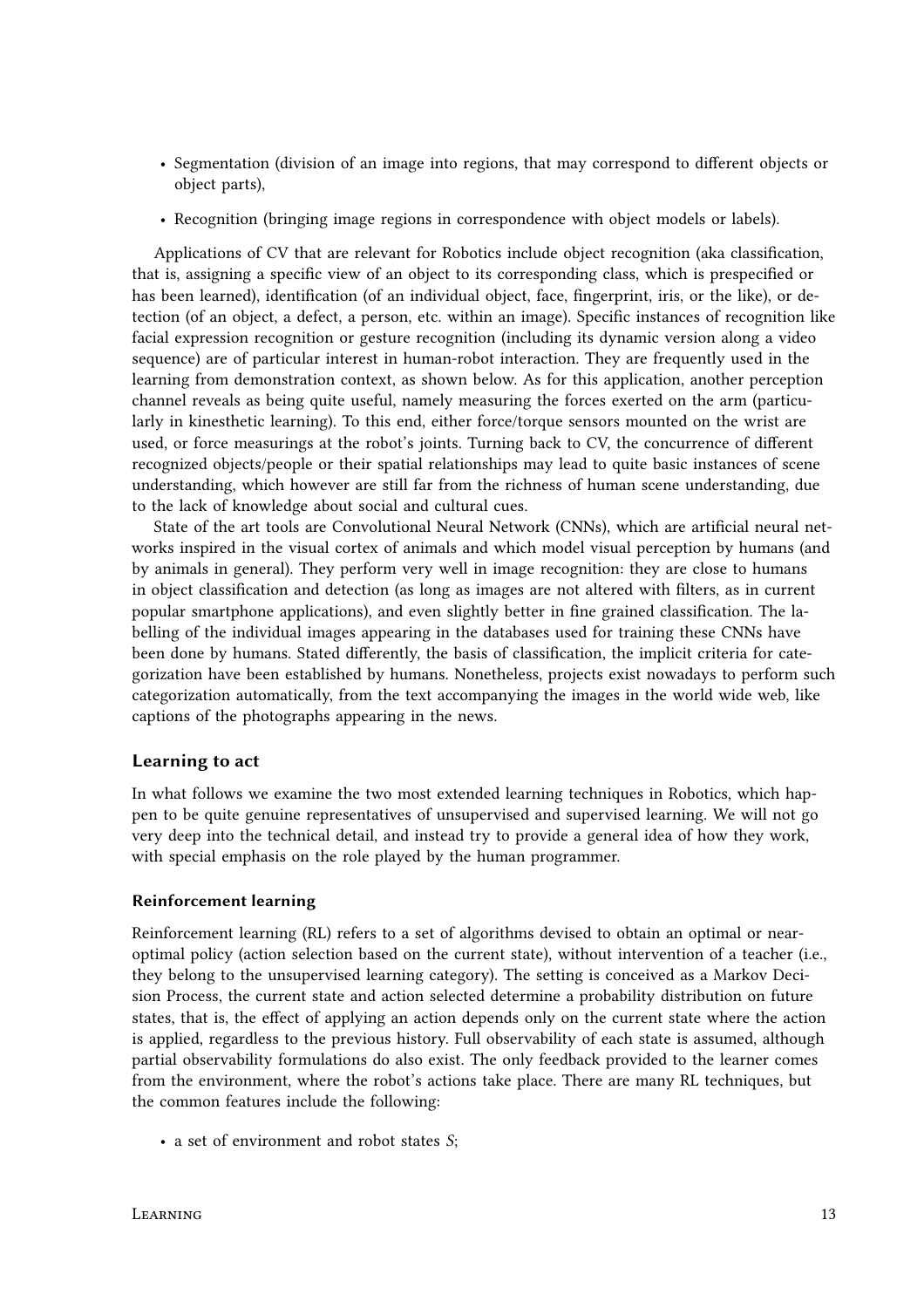- a set of actions A that can be executed by the robot;
- policies of transitioning from states to actions;
- rules that determine the scalar immediate reward of a transition;
- rules that describe what the agent observes.

The reward typically comes with the observation of the last transition undergone, and expresses the degree to which the resulting state (or the action leading to this state) is desirable. The reward is provided by state observations, but it is up to the designer of the RL algorithm (or the user implementing it) to decide which environment (or robot) features are used for computing the reward. Rewards express immediate satisfaction degrees, but what really guides the learning process are the value functions (aka utility functions) of the transitions (or of the states), that correspond to long-term degrees of desirability. Values are computed from the rewards of the estimated optimal course of actions leading to the final goal of the learning process. A certain state (or the transition leading to it) may have a high reward but a poor value, and vice-versa. While rewards are directly taken from state observations, values must be estimated and reestimated again and again from the sequences of observations a robot makes over its entire lifetime (i.e., from the different action courses that lead to these sequences of state observations). Some RL methods use a discount factor associated to future rewards, which allows to tune the relative influence of immediate versus longterm desirability. It should also be noted that most RL methods are stochastic approximations of exact Dynamic Programming: instead of sweeping over the whole state space, sampling of states according to the underlying probabilistic model is performed.

Value estimation can thus be seen as central to RL. Nonetheless, evolutionary optimization methods (like genetic algorithms or simulated annealing), which search the policy space directly, could be used instead. These methods do not allow to interact directly with the environment while learning, whereas value function estimation RL does, but they can be used to contrast their results with those obtained with RL. This online use of RL raises another question, namely the *exploration*exploitation tradeoff: exploring new, potentially more rewarding states vs. exploiting current knowledge. A typical strategy to deal with this issue (among others) is the  $\epsilon$ -greedy method, where the action currently believed to be optimal is chosen with probability  $1-\epsilon$ , and another random action is chosen with probability  $\epsilon$ .

Future projections of the system's behavior may either be model-based or model-free. The model mimics the system's behavior, it allows for simulations of possible courses of actions. An example of model-based algorithm is Adaptive Real-time Dynamic Programming. Model-free algorithms, on the other hand, do not require any knowledge about the consequences of the individual actions. Q-learning is a characteristic example of model-free RL algorithm.

#### Learning from demonstration

Learning from demonstration means basically that the robot is taught by performing the task to be learned "in front of" it (i.e., it is a supervised learning methodology) The teacher (generally a human demonstrator) executes several instances of the task in a way that the robot's perception system is able to follow their performance. If learning is conceived as taking place in a search space (the space of all the possible solutions to determining the correct trajectory or the correct sequence of actions to attain the goal), then learning from demonstration (LfD) allows to drastically reduce this space, either by focusing or restricting learning to a close neighborhood of the solution, or by pruning away the parts corresponding to wrong solutions (by counterexamples). LfD,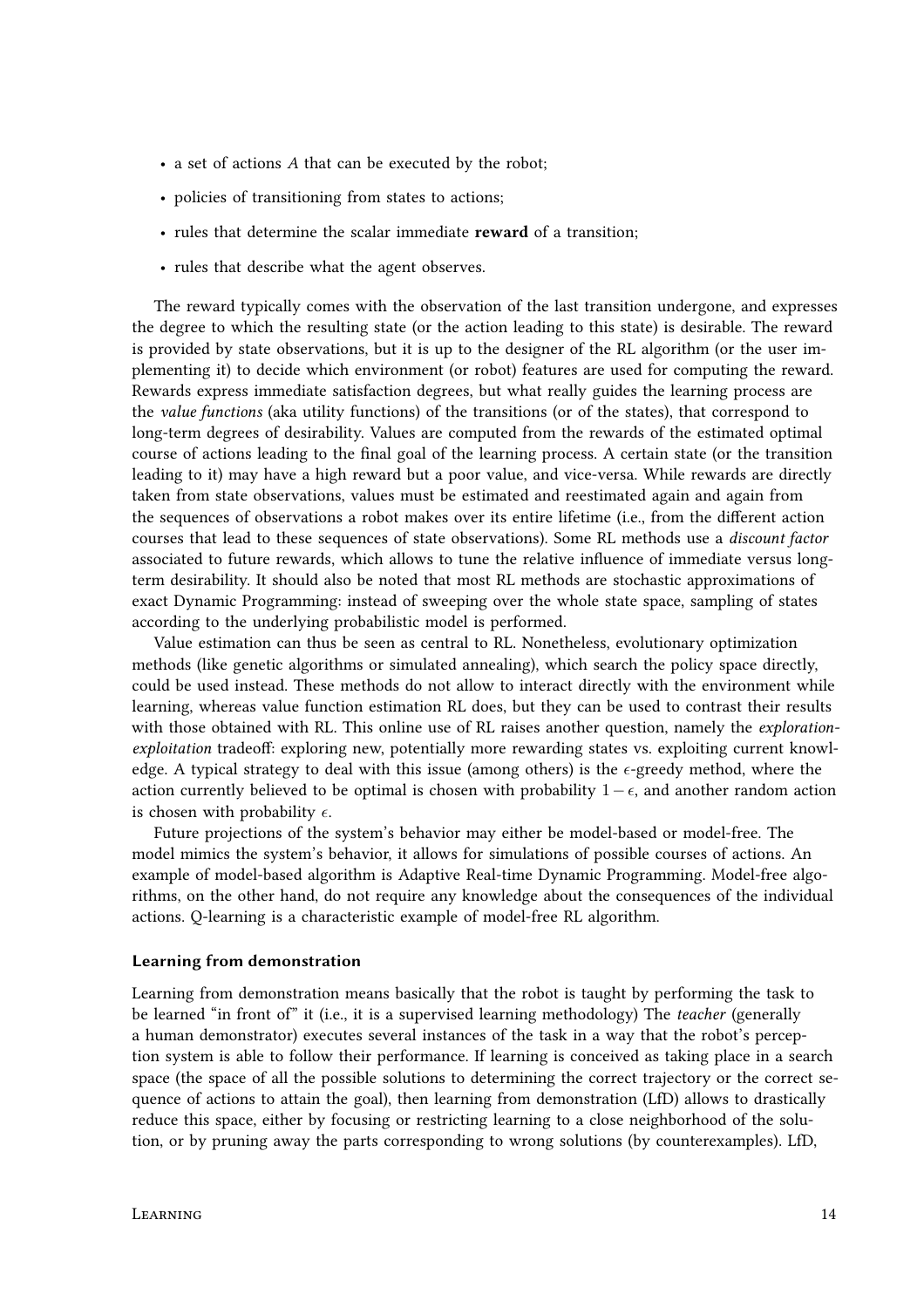aka imitation learning, is also the way of programming robots in a natural and intuitive way. The human-robot interaction (HRI) tools used to this end will be examined below, but it is pertinent to mention now one of these tools, namely kinesthetic guidance. This refers to physically guiding a robot arm along the desired trajectory by pulling and pushing it at the end-effector (or other parts of the arm). And it is pertinent to mention it here because one of the very first industrial robot programming methods consisted precisely in guiding the robot (directly, with the help of a teach pendant -a kind of wired remote-, or by driving a lightweight mock-up) along the desired trajectory, which was registered for later reproduction in the execution phase. What distinguishes LfD from these early programming ways is that not an exact reproduction of the taught trajectory is sought, but a *generalization* over several such demonstrations, which are executed in slightly varying conditions. As a result of the learning process, such a generalization aims at adjusting to the current conditions during execution.

Skill transfer in LfD means to answer the following questions:

- What to imitate?
- How to imitate?
- Who to imitate?
- When to imitate?

The last two questions haven't received much attention in research, as in the usual setting there is just one teacher, and the instants where the demonstration begins and ends are well-established. What to imitate refers to determine which are the relevant parts of the demonstration that need to be learned. This is achieved by the repeated demonstrations in the learning phase: only the relevant parts of the task are expected to be maintained along the demonstrations (thus, certain variability is desirable). Furthermore, and this is an HRI issue, social cues may be used for focusing the attention on the important parts of the task: gazing or pointing at region and time-intervals of interest, using verbal statements, etc. This means of course that the robot has to be previously endowed with the capacity of interpreting such social cues. Furthermore, it has to be established whether the robot is intended to reproduce the articular motions of the teacher, to follow the trajectory of the hand, or if only the final position attained is relevant. The first variant, pursued e.g. in gesture learning, may be impossible due to large differences in the embodiment of teacher and robot (see the correspondence problem below). In any case, also a metric of imitation performance has to be defined, associated to the different alternatives the imitation may be conceived, namely as achieving the same final relative position, the same absolute position, or the same relative displacement as in the demonstration.

How to imitate addresses the so-called *correspondence problem*, which relates to the different embodiment of teacher and learner, therefore exhibiting a different kinematic structure (such differences may be just a question of scaling, or of different proportions, or even of different number, disposition or type of joints).

In the research community, LfD is usually distinguished as occurring at trajectory level or at task (or symbolic) level, and in the previous paragraphs we have been switching indistinctively between both modalities. At trajectory level, the robot learns to perform basic sensory-motor skills, and for this reason it can also be envisioned as learning control policies. It is a generalization of movements, aiming at obtaining a generic representation of motion which allows to encode very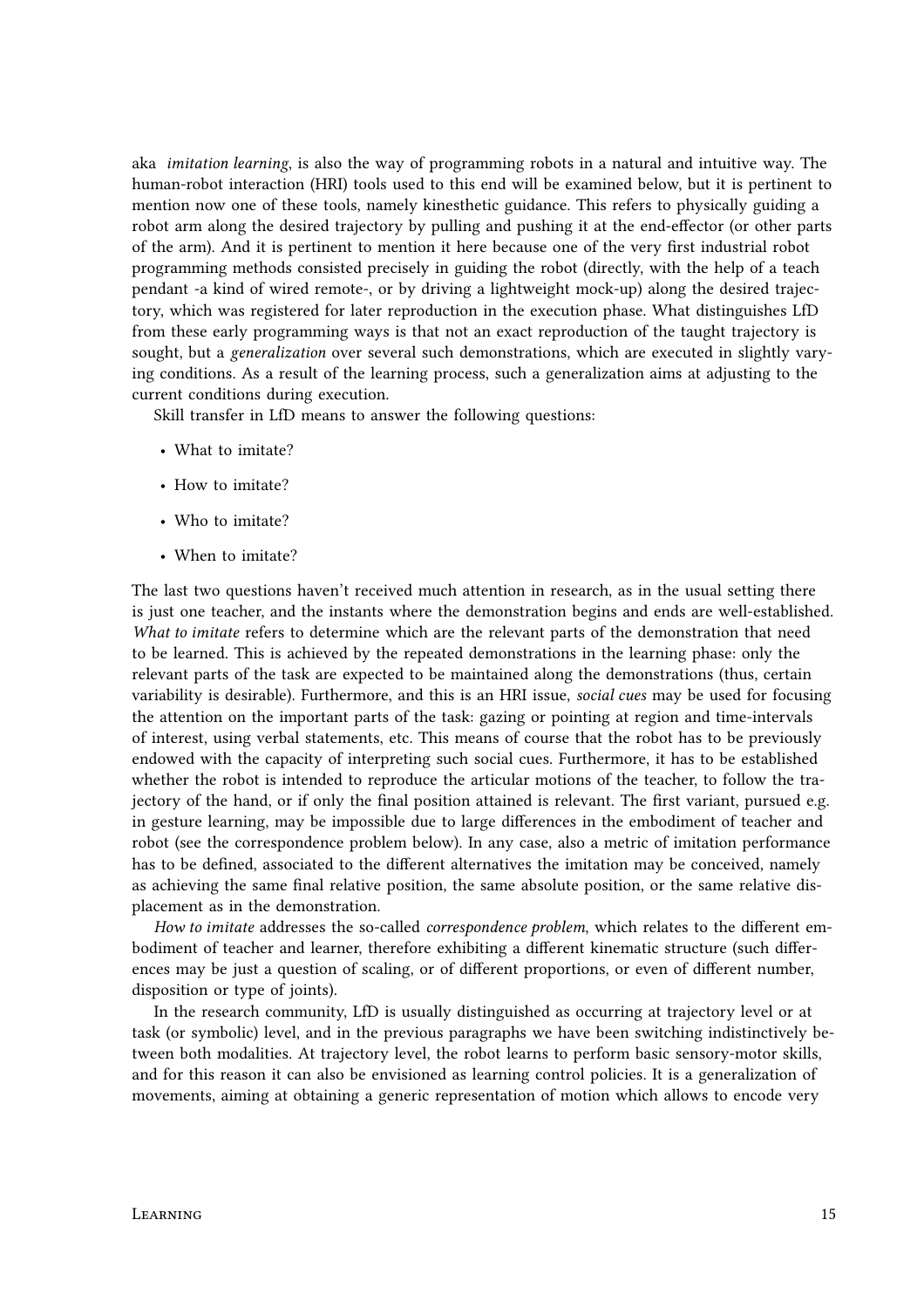different types of signals/gestures<sup>15</sup>. The what-to-imitate problem translates into which variables have to be chosen to encode a movement. Alternatives addressed by researchers include encoding at joint level, at task level, or in torque space. The type of motion to be encoded may be cyclic (i.e., repeated under slightly varying conditions), discrete, or combining both types. Prior to the actual learning, dimensionality reduction techniques may help to reduce its computational load. The original recorded signals are projected onto a latent space with fewer dimensions while preserving the maximum amount of information. A typical such technique is Principal Component Analysis (PCA), where the main direction to be projected upon is the one where the data exhibit the highest variance, the next one is the following highest variance direction, with the constraint of being orthogonal to the first one, and so forth. The encoding may be based on statistical analysis (like Gaussian Mixture Models, combined with Gaussian Mixture Regression for the predictions (GMM/GMR), Hidden Markov Models (HMMs), or other), or based on dynamic systems, like Dynamic Motion Primitives (DMPs), Locally weighted regression (LWR) or even recurrent Neural Networks<sup>16</sup>. Vision and proprioceptive sensors are the most common input sources, although force/torque sensors have also been considered in recent years<sup>17</sup>, especially for the cues they provide in collaborative tasks<sup>18</sup>. As for the latter, robots involved in collaborative tasks, the assignment and switching of the roles of master (teacher) and follower within the same task have also been studied based on interaction forces<sup>19</sup>, or switching between reactive and proactive behaviors by anticipating human motions<sup>20</sup>.

As for task level learning, the aim is to formulate the task in terms of predefined atomic actions (or small standardized sequences of atomic actions) represented symbolically, for example as rules in STRIPS-like formalisms. Such rules, if appropriately learned, can be concatenated afterwards by using a planner to reproduce the sequence of actions that fulfills the task under slightly different start and goal conditions. Such sequences of actions can also be encoded and reproduced using classical machine learning algorithms like HMMs, or graph-based hierarchical encodings<sup>21</sup>. Symbolic learning requires the sensory input to be processed and segmented into meaningful world transitions corresponding to the aforementioned actions. Sequencing entails learning some kind of precedence constraints between actions. Some actions have to strictly precede others, and this is discovered after a sufficient number of demonstrations whose variability uncovers such strict precedence, distinguishing them from actions that only circumstantially happen to occur in a given temporal order. While task or symbolic learning allows to learn interactively high-level skills, these methods have the disadvantage of relying on a large amount of prior knowledge (e.g. about the basic atomic actions) in order that the demonstrated sequences can be segmented consistently.

In LfD, the more demonstrations provided to the robot, the better should the task at hand be

.

<sup>15</sup> Aude Billard and others, 'Robot Programming by Demonstration' in Springer Handbook of Robotics (2008) (http://dx.doi. org/10.1007/978-3-540-30301-5 $60$ .

<sup>16</sup> Masato Ito and others, 'Dynamic and interactive generation of object handling behaviors by a small humanoid robot using a dynamic neural network model' (2006) 19(3) Neural Networks 323 (http://dx.doi.org/10.1016/j.neunet.2006.02.007)

<sup>17</sup> Leonel Rozo, Pablo Jiménez, and Carme Torras, 'A Robot Learning from Demonstration Framework to Perform Forcebased Manipulation Tasks' (2013) 6(1) Intell. Serv. Robot. 33  $\langle$ http://dx.doi.org/10.1007/s11370-012-0128-9 $\rangle$ .

<sup>18</sup> L Rozo and others, 'Learning Physical Collaborative Robot Behaviors From Human Demonstrations' (2016) 32(3) IEEE Transactions on Robotics 513  $\langle$ http://dx.doi.org/10.1109/TRO.2016.2540623 $\rangle$ .

<sup>19</sup> Y Li and others, 'Role adaptation of human and robot in collaborative tasks' (May 2015) hhttp://dx.doi.org/10.1109/ICRA.  $2015.7139983$ .

<sup>20</sup> W Sheng, A Thobbi, and Y Gu, 'An Integrated Framework for Human-Robot Collaborative Manipulation' (2015) 45(10) IEEE Transactions on Cybernetics 2030 (http://dx.doi.org/10.1109/TCYB.2014.2363664).

<sup>21</sup> Billard and others (n 15).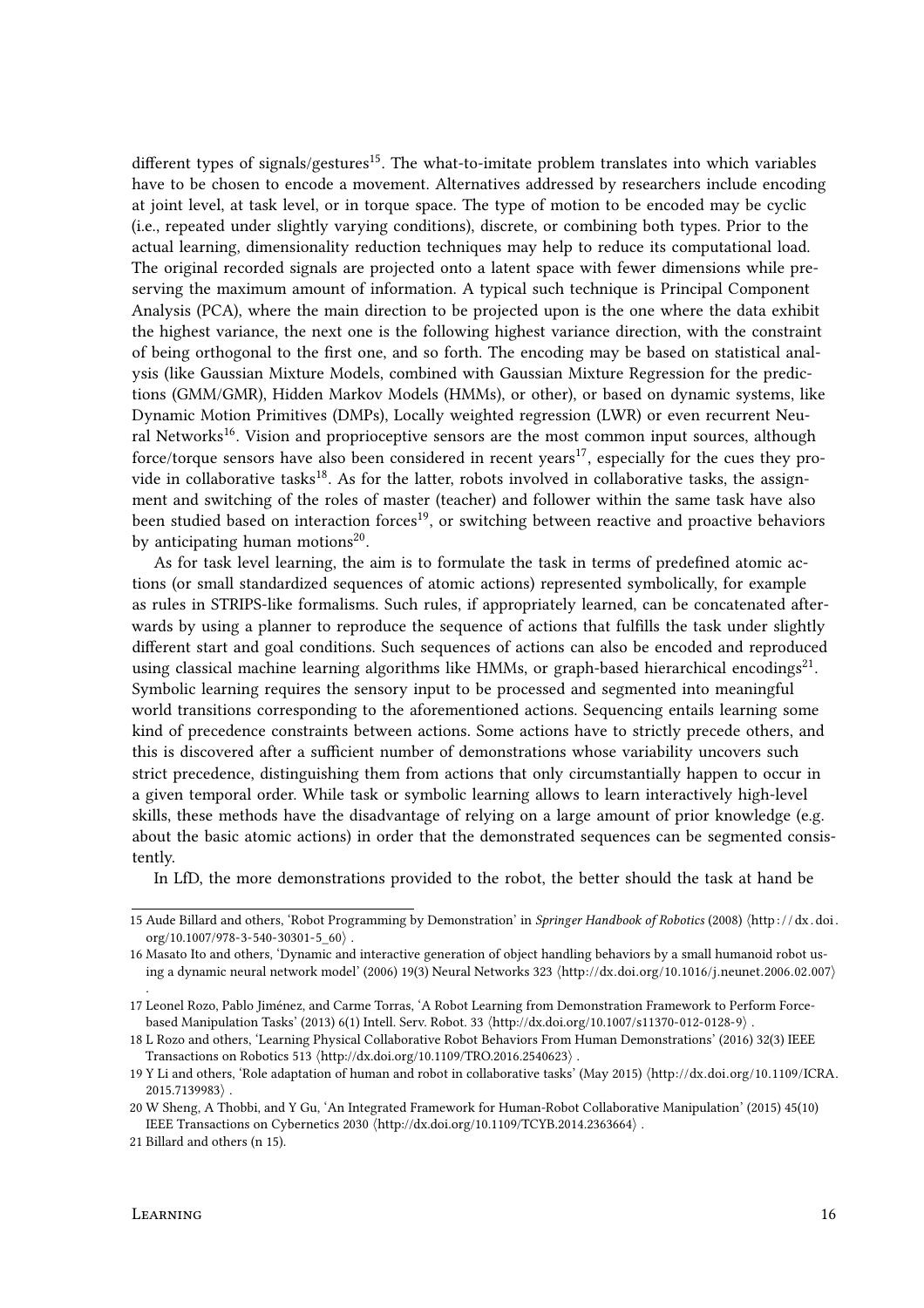learned by the robotic system. However, the more demonstrations have to be shown to the robot, the more annoying and tedious becomes teaching the task to the robotic unit. Ideally a few demonstrations should suffice, as long as they are different enough as to highlight the really significant traits of the task, as said above. But, with the exception of very simple cases, it is difficult in general to design such a set of signicant demonstrations. An interesting way out is to resort to some kind of incremental learning. Rough versions of the task are learned with as few demonstrations as possible, and the robot starts executing them right away. Performance may be poor at the beginning, but monitoring of the robot by the programmer or the user allows to detect where improvements are required. The learned task is progressively refined by providing new demonstrations. The errors observed in early performances allow the teacher to identify where the new demonstrations have to provide new insights about the task. Verbal and non-verbal cues can be used by the teacher to guide the attention of the robot system towards the parts of the task that need to be improved. This guided incremental learning is often called scaffolding or moulding of the robots knowledge about the task, it can alse be seen as a variant of coaching.

Driving the attention towards some parts of the task or specific locations of the setting is a typical application of HRI. Social cues have been investigated and applied to this end. They encode in some sense priors of the statistical learning methods, speeding up learning. Non-verbal cues include pointing and gazing, whereas verbal instructions require some form of natural language processing. Even the prosody of spoken instructions has been studied in the search of such social cues. As said above, CV techniques are needed for interpreting the gestures associated to such attention-driving cues.

Last but not least, another way of avoiding a huge number of demonstrations is transferring the refinement of action learning to an unsupervised method. This has the advantage of reducing drastically the search space of the latter, thanks to the demonstrated tasks, while avoiding to further resort on the teacher for obtaining a more accurate performance. Typically, such unsupervised task refinement learning consists in some form of RL. In<sup>22</sup> the perspective is somehow complementary: a (relational) RL approach is enhanced with occasional requests to the teacher, who performs demonstrations oriented at pruning the search space significantly. The own system provides suggestions on which aspects should be covered by the demonstration. The idea behind this approach is that the time of the human teacher is much more valuable than the robot's time and thus requests should be kept at a minimum.

Finally it should be stressed that some LfD schemes resort to biological analogues, being the most characteristic those models that try to mimic the functioning of Mirror Neuron Systems, which are responsible of imitation in animals.

## Conclusions

In this contribution we have presented a brief overview on the most salient cognitive techniques that can provide robots with a certain degree of autonomy, and some kind of smart response in front of a continuously changing world, with predictable evolutions but also surprising contingencies. In first place we have perception, the input to the control system and thus to decision making. Perception depends on the identification parameters provided by the human designers/programmers, and modern classification algorithms like the powerful CNNs operate on labeled data (or contextual information). In other words, the semantic content has been previously given by humans. This

<sup>22</sup> David Martínez, Guillem Alenyà, and Carme Torras, 'Relational reinforcement learning with guided demonstrations' [2016] Artificial Intelligence  $\langle \frac{http://dx.doi.org/10.1016/j.artint.2015.02.006}{$ .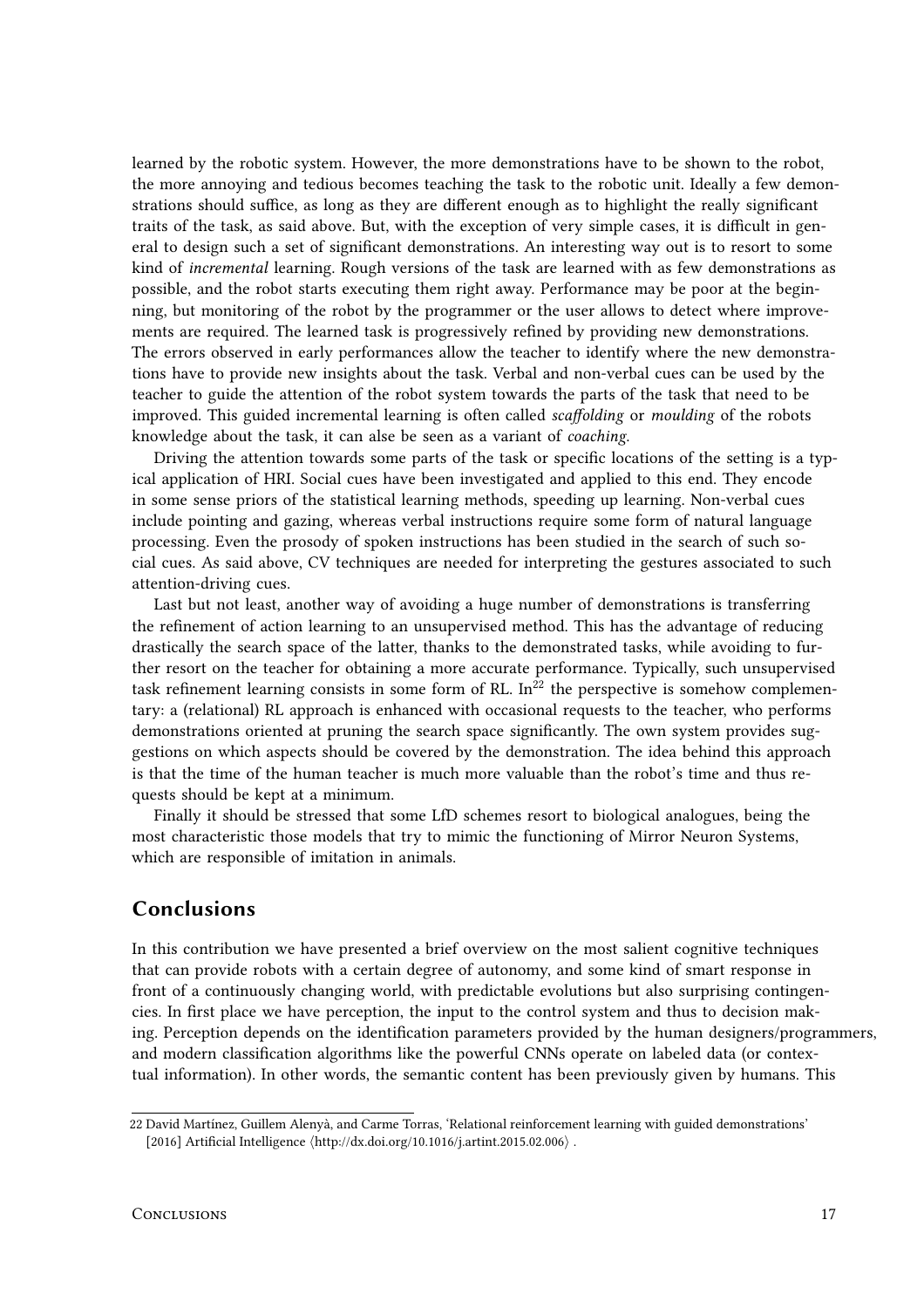statement can also be extended to methods learning from data extracted from internet, with the potential risks attached to such an uncontrollable source.

In simple reactive controls the response is always perfectly defined, and can be reliably predicted, up to errors or failures. The problem becomes more involved when higher cognitive functionality is invoked. Motion planners compute paths of the robots (maybe trajectories, if the different velocities along the path are also considered) and even such an apparently innocuous duty can have social or ethical implications if, for example, such a path appears traversing a sensible area. The geometrical basis of such planners excludes any moral responsibility of the robotic agent, as it corresponds to the human programmer to exclude such areas from free-space, or to foresee their possible existence if the system builds its maps autonomously, and in this case, the means for identifying such areas should be provided.

As for task planning, we have seen that deterministic planners rely on logical linking of actions. Of course this can become arbitrarily complex, but at least traceability of plans is granted. Undesired side-effects from some actions can be traced back for uncovering the conditions that produce them, which in turn may have consequences on the design of the actions (more than on the process of planning per se). Probabilistic task planners, on the other hand, are more difficult to trace back-if not impossible- due to the randomness of some decisions<sup>23</sup>: the probability of occurrence of each effect is naturally known, but the actual effect that finally takes place is clearly unknown until it happens. Such probabilities may provide a quantization of the liability of the human designer to each outcome, a kind of calculated risk, but the chaining of several actions may introduce rapidly a high degree of complexity, as for the combinatorics of effects. Moreover, it is a common practice to include a number of spurious effects within a generic "noise" effect with certain probability.

We have seen the two paradigmatic learning strategies. Supervised learning, and in particular, learning from demonstration clearly assigns the whole responsibility of what is learned to the teacher, the one who provides the demonstrations. Liability may be limited by the learning performance of the system, and the errors that may arise during the learning process. In unsupervised learning the issue is a little bit more tricky, although what is considered a reward to guide the learning development is of course a decision of the designer. Even the fact that it is long-term value function and not the immediate reward, as we have seen, what determines action selection, the computation of the value function still bases on what the designer has considered to be the state variables to promote. Model-based learning even allows for a certain kind of predictions.

In sum, cognitive processes in robotic systems have been designed and implemented by humans. Deterministic processes can be predicted, as for their evolution and final result, or traced back. In the case of probabilistic processes, also certain predictions on their behavior can be made, with associated probabilities of occurrence, although combinatorics and insufficient computing power may pose some limits to the designer's or programmer's anticipation capabilities. This can be partially alleviated by performing a worst-case analysis, which reduces the options to consider. In any case, it is up to the human programmers/users to decide whether complexity and uncertainty may shelter questionable decisions of the robotic system. As for today, there is nothing like an autonomous will of a robotic system, and the morality of its actions is the morality of its human designers, programmers or users.

<sup>23</sup> unless, of course, a register of all the history, i.e., of the whole sequence of states and actions, is kept, and not just the final result